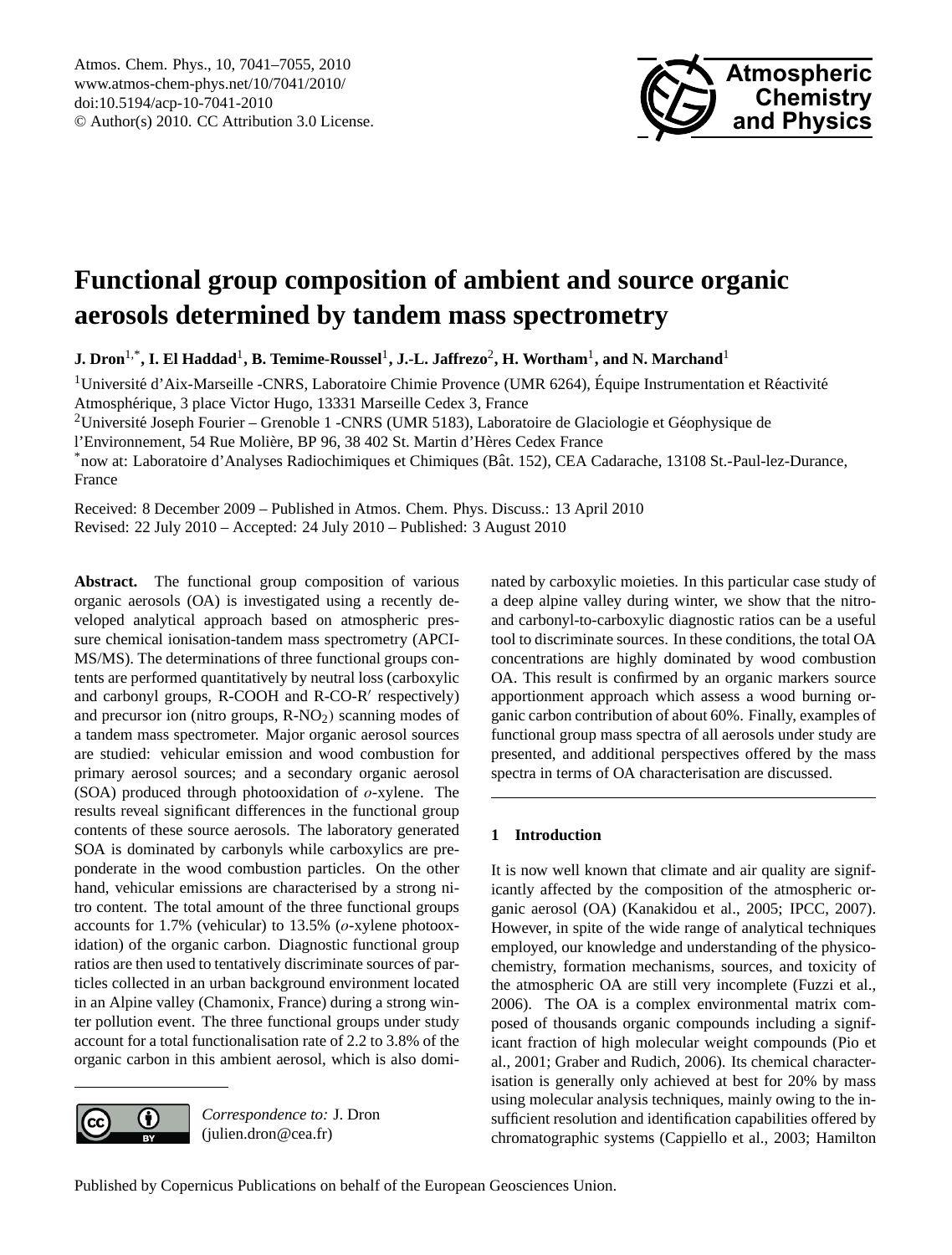et al., 2005; Decesari et al., 2006). On the other hand, total carbon analysis and aerosol mass spectrometer analysis (AMS) provide a complete description of the POM, but only limited information relative to the chemical composition (Ruellan and Cachier, 2001; Cao et al., 2005; Lanz et al., 2008). Although huge progress has been accomplished during the last decade regarding OA chemical characterisation, analytical efforts should be pursued to improve the chemical compositional data set and reduce the uncertainties related to the organic fraction chemistry of atmospheric aerosol. In particular, functional group analysis appears as a valuable approach in order to better assess the processes involved in new emerging issues regarding OA, such as chemical aging of both primary and secondary OA (Donahue et al., 2009; Hallquist et al., 2009).

The usual analytical technique for functional group analysis is Fourier-Transform InfraRed spectroscopy (FTIR). However, this technique suffers from relatively weak robustness in quantitative determination and, until recently, difficulties in separating carbonyls from other carboxylics (Blando et al., 2001; Maria et al., 2002). Recent developments in the FTIR approaches for OA (Russell et al., 2009; Liu et al., 2009) have however greatly improved the separation of these two functional groups. In the past decade, quantitative results were also achieved using proton nuclear magnetic resonance  $(^1H\text{-NMR})$  for the analysis of the carboxylic and carbonyl functional groups (Decesari et al., 2000; Moretti et al., 2008), and using solid-state  ${}^{13}$ C-NMR for the determination of carboxylic acids (Sannigraphi et al., 2007). The NMR methods still present difficulties for precise signal assignment in complex mixtures as well as high detection limits, especially using <sup>13</sup>C-NMR. However, recent applications of  ${}^{1}$ H-NMR to the functional group chemical characterisation of atmospheric aerosol samples gave promising results for the study of the secondary organic aerosol (SOA) formation (Moretti et al., 2008) and for source attribution of marine, biomass burning, and SOA impacted atmospheric aerosols (Decesari et al., 2007).

Recently, tandem mass spectrometry (MS/MS) was applied to develop quantitative methods for the analysis of carboxylics (R-COOH), carbonyl (R-CO-R'), and nitro (R-NO2) functional groups (Dron et al., 2007, 2008a, b). These MS/MS methods combine high sensitivity and good accuracy, and additionally make it possible to obtain an apparent molecular weight profile of the compounds bearing the functional group under study. In the present study, these analytical methods are applied to characterise the carboxylic, carbonyl, and nitro content of various aerosols. We studied some major sources of fine organic aerosol, i.e. vehicular exhaust, wood combustion, and SOA formed through photooxidation of o-xylene under laboratory conditions. On the other hand, we investigated the functionalisation of ambient atmospheric aerosols collected in a suburban site of an alpine valley in winter (Chamonix, France). All of these types of aerosols are compared in terms of molecular weight profiles, functional group distributions, and functionalisation rates. Finally, further interpretations regarding the influence of combustion processes and the use of the results for source apportionment of the atmospheric aerosol are also discussed and evaluated.

# **2 Experimental**

## **2.1 Sampling sites and conditions**

Samples from various experiments and field campaigns were studied; the sampling conditions and the analyses performed on the sample series are synthesised in Table 1.

## **2.1.1 Secondary organic aerosols from** o**-xylene photooxidation**

A series of 4 secondary organic aerosol (SOA) samples were collected during o-xylene photooxidation experiments initiated with HONO, in the EUPHORE simulation chamber (European Photoreactor, Valencia – Spain, Becker et al., 1996). Experiment A was carried out at high initial concentration levels in o-xylene and HONO (600 ppbv o-xylene, 150 ppbv HONO). Two filters were collected during the whole time of experiment A which lasted for 04:15. Experiment B was carried out at moderate initial concentrations (200 ppbv oxylene, 100 ppbv HONO). Two samples were collected during the whole time of experiment B, which lasted for 5 h 50. Particles were collected on 47 mm quartz fiber filters (QM-A, Whatman) at a flow rate of  $1.5 \text{ m}^3 \text{ h}^{-1}$ , downstream a charcoal-impregnated denuder used to remove the volatile organic compounds (Eatough et al., 1999).

# **2.1.2 Emission sources aerosols**

Aerosols emitted by combustion of the same sets of wood in 3 different burning devices were studied. The sets of wood were composed of beechwood logs (50 cm long and at least 6 cm large) containing 16% relative humidity. The wood combustion devices were one recent and one old model heating stoves both used for personal heating and an indoor fireplace. In each cases, 47 mm quartz fiber filters (QM-A, Whatman) were collected at reduced and nominal (optimal) combustion efficiencies. These 6 aerosol samples were collected in the chimney outlets on the roofs of residential homes, through a heated tube (125 °C) at a flow rate of  $1 \text{ m}^3 \text{ h}^{-1}$  and during 6 h.

Organic aerosol emitted by road traffic in a roadway tunnel was also considered. A full description of the sampling site and the sample collection procedures has been presented in El Haddad et al. (2009). Briefly, the sampling site was located in a French roadway tunnel (Tunnel, Marseilles) where heavy-duty trucks are prohibited and speed is limited to 50 km h<sup>-1</sup>. PM<sub>2.5</sub> and PM<sub>10</sub> samples were collected on two separate days, on 150 mm quartz fiber filters (QM-A,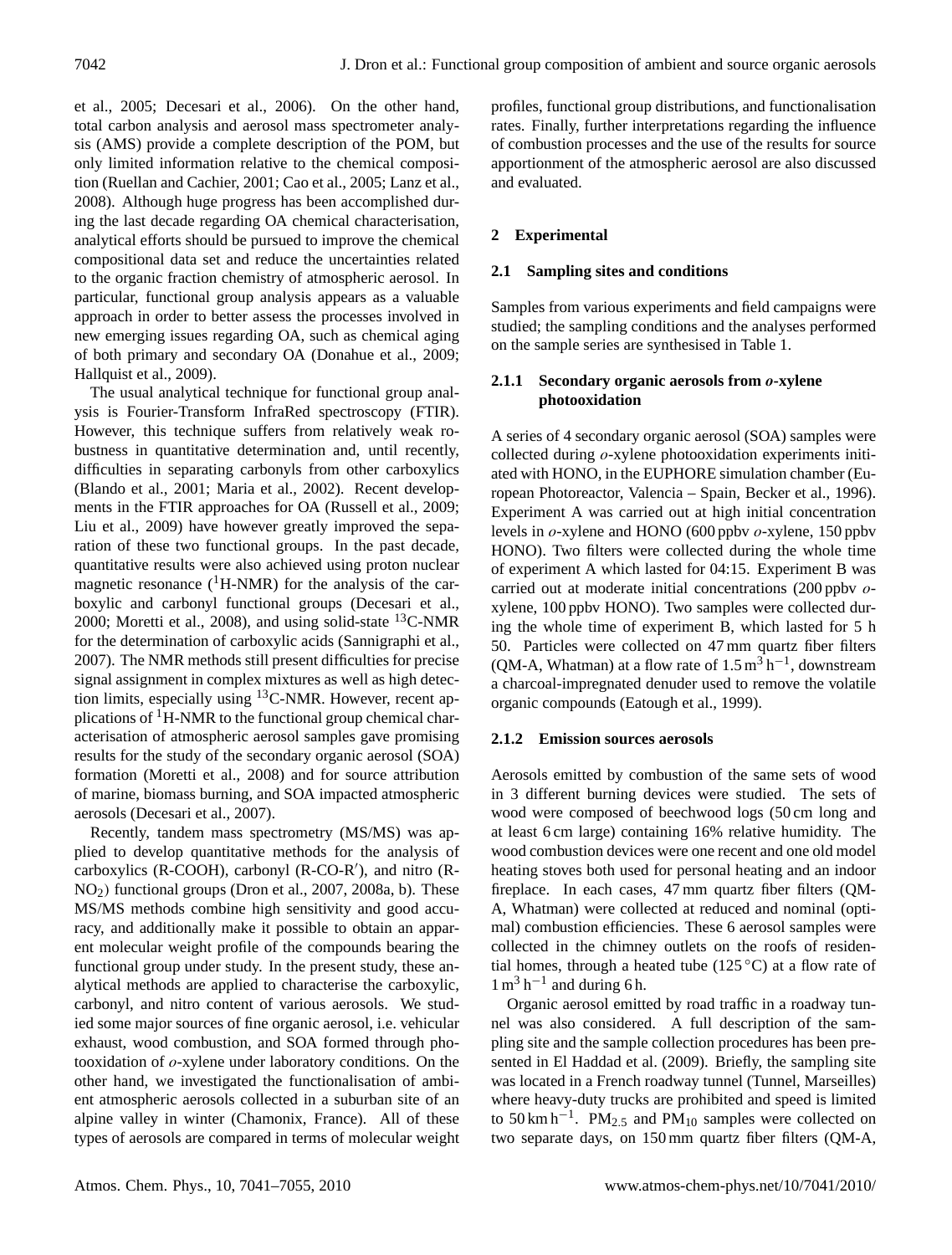|  |  |  |  |  |  |  |  |  |  |  |  |  | Table 1. Overview of the samples under study: analyses performed, sampling conditions and number of filters collected $(N)$ for each series. |  |
|--|--|--|--|--|--|--|--|--|--|--|--|--|----------------------------------------------------------------------------------------------------------------------------------------------|--|
|--|--|--|--|--|--|--|--|--|--|--|--|--|----------------------------------------------------------------------------------------------------------------------------------------------|--|

|                                    |                                          | Filter collection                                                                                                    | $\boldsymbol{N}$                 |
|------------------------------------|------------------------------------------|----------------------------------------------------------------------------------------------------------------------|----------------------------------|
| Samples and analyses               | Sampling conditions                      |                                                                                                                      |                                  |
| Urban background                   |                                          |                                                                                                                      |                                  |
| Functional group                   |                                          | PM <sub>10</sub> , 12 h at $30 \text{ m}^3 \text{ h}^{-1}$                                                           | 11                               |
| Organic speciation                 | Chamonix, Dec 2007                       | $PM_{10}$ , 12 h at 30 m <sup>3</sup> h <sup>-1</sup>                                                                | $\overline{4}$                   |
| OC/EC                              |                                          | PM <sub>10</sub> , 12 h at $1.5 \text{ m}^3 \text{ h}^{-1}$                                                          | 11                               |
| <b>Vehicular emissions</b>         |                                          |                                                                                                                      |                                  |
| Functional group, OC/EC            | Marseille (tunnel)                       | PM <sub>2.5</sub> , 1 h at $30 \text{ m}^3 \text{ h}^{-1}$<br>$PM_{10}$ , 0.5 h at 30 m <sup>3</sup> h <sup>-1</sup> | $2^{\alpha}$<br>$2^a$            |
|                                    |                                          |                                                                                                                      |                                  |
| <b>Wood combustion</b>             |                                          |                                                                                                                      |                                  |
| Functional group                   | old heating stove                        | $PM_{10}$ , 6 h at 1 m <sup>3</sup> h <sup>-1</sup>                                                                  | 2                                |
|                                    | recent heating stove<br>indoor fireplace | $PM_{10}$ , 6 h at 1 m <sup>3</sup> h <sup>-1</sup><br>$PM_{10}$ , 6 h at 1 m <sup>3</sup> h <sup>-1</sup>           | $\overline{c}$<br>$\overline{2}$ |
|                                    |                                          |                                                                                                                      |                                  |
| <b>Photooxidation experiment A</b> |                                          |                                                                                                                      |                                  |
| Functional group, OC/EC            | <b>EUPHORE</b>                           | $PM_{2.5}$ , 4 h15 at 1.5 m <sup>3</sup> h <sup>-1</sup>                                                             | 2                                |
|                                    | $x$ ylene = 600 ppb<br>$HONO = 150$ ppb  |                                                                                                                      |                                  |
|                                    |                                          |                                                                                                                      |                                  |
| <b>Photooxidation experiment B</b> |                                          |                                                                                                                      |                                  |
| Functional group, OC/EC            | <b>EUPHORE</b>                           | PM <sub>2.5</sub> , 5 h50 at 1.5 m <sup>3</sup> h <sup>-1</sup>                                                      | 2                                |
|                                    | $x$ vlene=200 ppb                        |                                                                                                                      |                                  |
|                                    | $HONO = 100$ ppb                         |                                                                                                                      |                                  |

<sup>a</sup> Composite of 12 different filters for each two  $PM_{2,5}$  samples and composite of 9 different filters for each two  $PM_{10}$  samples.

Whatman) by means of a DA-80 high volume sampler operating at a flow rate of  $30 \text{ m}^3 \text{ h}^{-1}$ . The final 4 samples assigned to functional group determination were two separate combinations of 12  $PM_{2.5}$  filters and two separate combinations of 9  $PM_{10}$  filters, all collected between 07:00 a.m. and 08:00 p.m., therefore reflecting whole day emissions in the roadway tunnel, i.e. including both fluid and dense traffic episodes.

#### **2.1.3 Urban background aerosols**

Eleven consecutive samples were collected at an urban background site located in the Chamonix alpine valley (France) from 11 to 18 December 2007. The sampling site (Clos de l'Ours) has been described by Marchand et al. (2004). The Chamonix valley is narrow and surrounded by elevated mountains reaching 3000 to 4800 m above sea level (m a.s.l.) and is characterised by some of the steepest slopes in the Alps. The field campaign was conducted during an atmospheric pollution event characterised by high concentrations in PM<sub>10</sub> (avg. 35 µg m<sup>-3</sup>, max. 100 µg m<sup>-3</sup>), NO (avg. 107 ppb, max.  $640$  ppb) and  $NO<sub>2</sub>$  (avg. 71 ppb, max. 177 ppb) associated with low temperatures (avg. −11.2 ◦C, min.  $-15.6$  °C, max.  $-3.5$  min. C) and strong inversion layers.

PM<sub>10</sub> were colleted on 150 mm quartz fiber filters (QM-A, Whatman) using a DA-80 high volume sampler  $(30 \text{ m}^3 \text{ h}^{-1})$ . The sampling was split in 12 h periods, from 06:00 a.m. to 06:00 p.m. (UTC) for daytime samples, and from 06:00 p.m. to 06:00 a.m. (UTC) for nighttime samples. The filters collected during the 11 and 12 December 2007 nights were put together in order to perform both functional groups and organic tracers analyses on the same filters, as well as 12/12 and 13/12 day filters, 15/12 and 16/12 night filters, and 16/12 and 17/12 day filters. Another set of filters dedicated to OC and EC measurements were collected on Whatman QM-A at a flow rate of  $1.5 \text{ m}^3 \text{ h}^{-1}$  on the same time basis as the filters assigned for functional group determination. All filters used in this study were previously fired during 2 h at  $500 °C$ to lower the blank levels. All samples were stored at −18 ◦C in aluminium foil sealed in polyethylene bags until analysis.

## **2.2 Functional group analyses**

The functional group analyses were carried out on a triple quadrupole mass spectrometer (Varian 1200L) equipped with an atmospheric pressure chemical ionisation (APCI) source and a high-performance liquid chromatography device (HPLC, Varian Prostar 210). The analytic techniques enabled the quantitative determination of the carboxylic (R-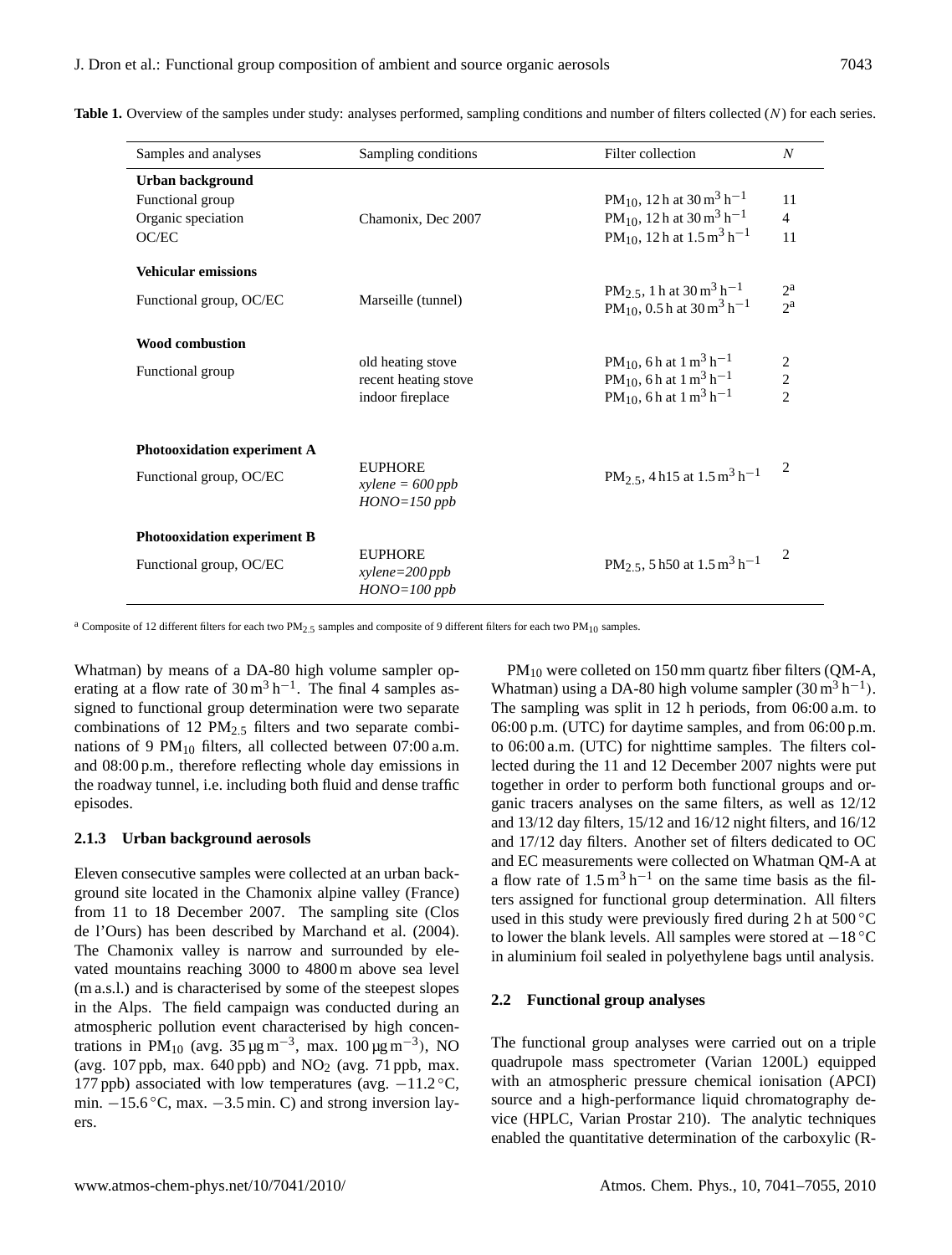COOH), carbonyls  $(R\text{-}CO\text{-}R')$ , and nitro  $(R\text{-}NO_2)$  functional groups. They are based on the ability of the functional groups under study to lose a specific neutral molecular fragment (neutral loss scanning) or to produce a characteristic ion (precursor ion scanning) in the collision cell. As the fragmentation is affected by the molecular structure of each compound, the calibration is based on reference mixtures containing 16 (nitro groups), 24 (carbonyl groups) or 31 (carboxylic groups) compounds of various chemical structures and including mono and poly functional molecules. For each functional group, 25 reference mixtures of equal total concentrations in terms of functional groups were analysed. For each of these mixtures, the individual compound concentrations were determined randomly. The relative standard deviations (RSD) of the responses of the different calibration mixtures were in the range 10–20%. This particular calibration procedure involving a statistical analysis of reference mixtures attested its reliability when applied to complex mixtures (Dron et al., 2007, 2008a, b). Mass spectra were recorded between *m/z* 115 and *m/z* 800, except for the photooxidation experiments which were limited in the high masses to *m/z* 600. Calibration samples were analyzed within each sequence. Filter blanks were checked for each functional group determination and the results were all below detection limits.

The filters were extracted using an accelerated solvent extractor (ASE, Dionex) with a solvent mixture of methanol/hexane (2:1,  $v/v$ , HPLC-grade from Sigma-Aldrich) and under the following conditions:  $100\degree C$  and 100 bar during 5 min static time. The extracts were then evaporated to a volume of 0.5 mL at room temperature and under a gentle stream of nitrogen by means of an automatic concentrator (TurboVap II). The samples were finally diluted with methanol to a final volume of 3.5 mL.

A 300 µL fraction of the extracts was first submitted to the derivatisation of the carboxylic functional groups into their corresponding methyl esters, by adding 300 µL of a boron trifluoride methanolic solution (BF<sub>3</sub>/methanol 14%,  $v/v$ , Sigma-Aldrich) and heating for 2 h at  $70^{\circ}$ C. The sample was then directly injected, i.e. without chromatographic separation, into the APCI chamber at a flow rate of  $0.5$  mL min<sup>-1</sup>, and the analysis was performed by recording the total ion current (TIC) measured by scanning the neutral loss of methanol ( $CH<sub>3</sub>OH$ , 32 amu) from the fragmentation of the protonated methyl esters. In order to avoid any interference or unwanted compounds, a mass spectrum obtained by neutral loss scanning of 32 amu (NL 32) was also recorded before derivatisation, and the corresponding signal was subtracted from the one recorded after derivatisation (Dron et al., 2007).

The determination of the carbonyl functional groups, i.e. aldehyde and ketone groups, was carried out after derivatisation with pentafluorophenylhydrazine (PFPH, Sigma-Aldrich).  $150 \mu L$  of a 0.1 M methanolic solution of PFPH were added to 450 µL of the initial sample extract, and the mixture was left to react for 18 h at room temperature. The analysis was then performed by injecting directly the solution into the APCI chamber at a flow rate of  $0.5$  mL min<sup>-1</sup>, and monitoring the neutral loss of 181 amu (NL 181) from the fragmentation of the protonated hydrazone derivatives. A mass spectrum of the same sample obtained by NL 181 before derivatisation was recorded and subtracted from the spectrum obtained after the PFPH derivatisation (Dron et al., 2008a).

A final fraction of the sample extract was analyzed in order to determine the concentration in nitro functional groups. The sample was directly injected in the ionisation source at a flow rate of  $0.5$  mL min<sup>-1</sup>, negatively ionised, and the nitro compounds were simply determined by monitoring the precursor ions of the NO<sub>2</sub><sup>-</sup> product ion,  $m/z$  46 (PAR 46) (Dron et al., 2008b).

The detection limits of the analytical procedures were 0.005 mM, 0.004 mM, and 0.001 mM for carboxylic acids, carbonyls, and nitros, respectively. According to the  $30 \text{ m}^3 \text{ h}^{-1}$  flow rate during 12 h sampling conditions and a sample volume of 3.5 mL, these detection limits corresponded to atmospheric concentrations of 0.05 nmol m<sup>-3</sup>, 0.04 nmol m<sup>-3</sup>, and 0.01 nmol m<sup>-3</sup> for carboxylic, carbonyl, and nitro functional groups, respectively. Functionalisation rates, expressed in % of OC, can also be calculated using Eq. (1),

#### Functionalisation rate  $%$  = ([functional group]/[OC]) $\cdot$ 100 (1)

where [functional group] is the molar concentration of the concerned functional group and [OC] the molar concentration of OC in the aerosol, both expressed in mol  $m^{-3}$ . In terms of OC functionalisation rates, the detection limits could be converted to 0.04%, 0.04% and 0.01% of OC for a sample presenting an OC concentration of  $1 \mu g m^{-3}$ . These detection limits were 10 times and 100 times lower than the ones reported in the literature using H-NMR for carboxylic (Tagliavini et al., 2006) and carbonyl moieties (Moretti et al., 2008), respectively. Quantitative functional group analysis of nitro moieties  $(R-NO<sub>2</sub>)$  was not reported in OA since Gordon et al. (1988) and was only performed using FT-IR until the development of our quantitative MS/MS method (Dron et al., 2008b). In the present study, OC concentrations ranged in Chamonix from 9 to 34  $\mu$ g m<sup>-3</sup> (Table 2) leading to actual detection limits below 0.001% in terms of functionalisation rates in this case.

#### **2.3 Organic tracers**

Four composite samples, representative of 4 days among the 6 days of the sampling period in Chamonix were solvent extracted and analysed by gas chromatography-mass spectrometry (GC-MS, Thermo Trace GC 2000 coupled to a Polaris Q ion trap mass spectrometer), following the recommendation of the Desert Research Institute for the analysis of semivolatile organic compounds (DRI, 2003). Before extraction,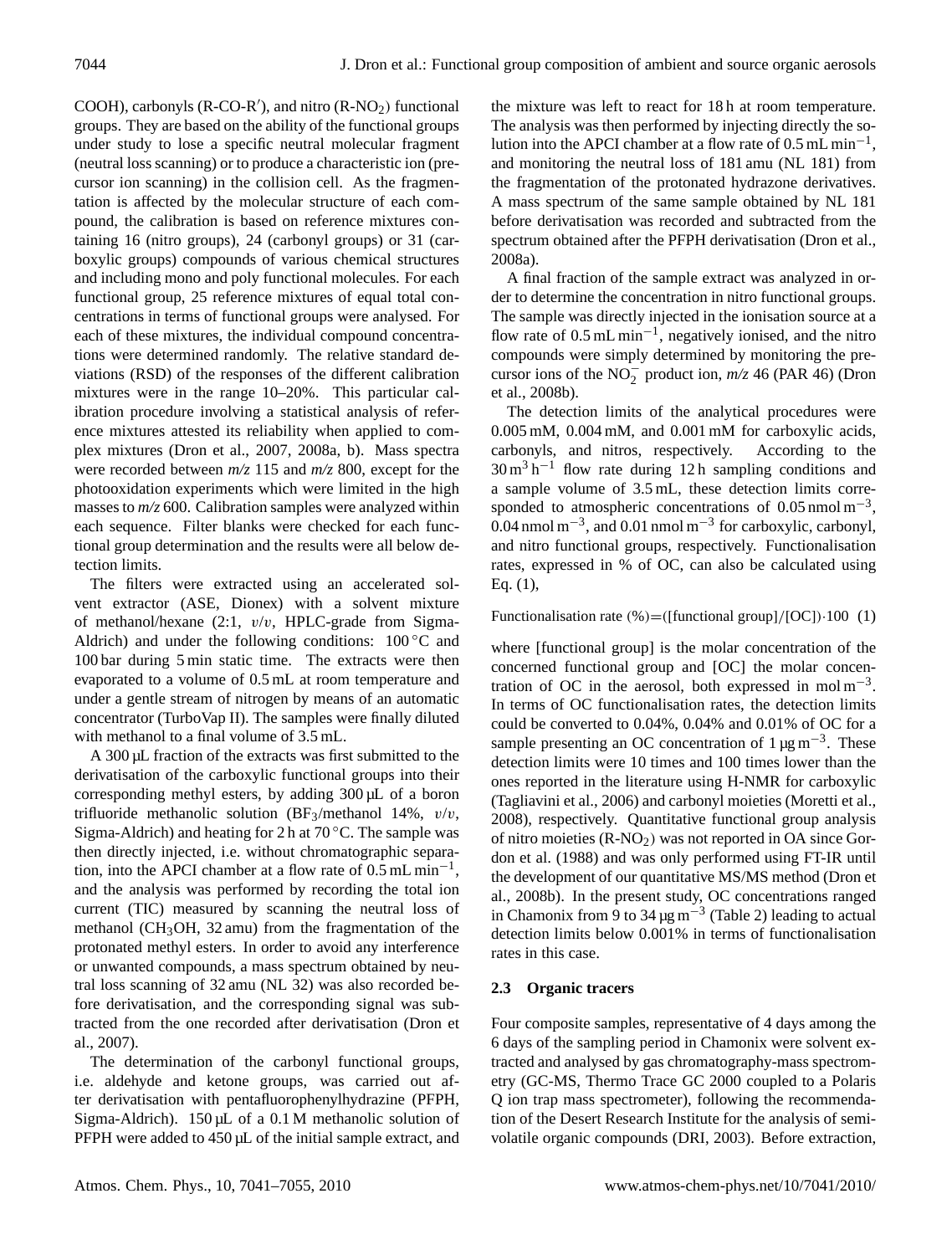Table 2. Carboxylic, carbonyl and nitro functional groups molar concentrations (nmol m<sup>-3</sup>), corresponding functionalisation rates (%) and OC (µg m<sup>-3</sup>) measured in the different types of atmospheric aerosols: urban background, road traffic and wood combustion emission sources, and SOA formation from  $o$ -xylene photooxidation.

|                                                  | R-COOH        | $R$ -CO- $R$  | $R-NO2$       | $OC ( \mu g m^{-3})$<br>mean (range) |
|--------------------------------------------------|---------------|---------------|---------------|--------------------------------------|
| Urban background, Chamonix                       |               |               |               | $21.0(9.01-33.9)$                    |
| molar mean (nmol m <sup><math>-3</math></sup> )  | 36.3          | 7.57          | 1.95          |                                      |
| molar range (nmol m <sup><math>-3</math></sup> ) | $14.7 - 54.7$ | $4.19 - 10.8$ | $1.19 - 2.38$ |                                      |
| functionalisation mean (%)                       | 2.1           | 0.5           | 0.1           |                                      |
| functionalisation range (%)                      | $1.6 - 3.1$   | $0.3 - 0.6$   | $0.1 - 0.2$   |                                      |
| <b>Vehicular emissions</b>                       |               |               |               | 54.7 (34.5–68.2)                     |
| molar mean (nmol m <sup><math>-3</math></sup> )  | 38.4          | 15.7          | 37.1          |                                      |
| molar range(nmol m <sup><math>-3</math></sup> )  | $29.1 - 55.7$ | $10.7 - 21.7$ | $27.6 - 50.2$ |                                      |
| functionalisation mean (%)                       | 0.8           | 0.3           | 0.8           |                                      |
| functionalisation range (%)                      | $0.6 - 1.0$   | $0.3 - 0.5$   | $0.5 - 1.1$   |                                      |
| <b>Wood combustion</b>                           |               |               |               | no data                              |
| molar mean (nmol m <sup><math>-3</math></sup> )  | 4990          | 853           | 68.4          |                                      |
| molar range(nmol m <sup><math>-3</math></sup> )  | 505-12540     | 159-3480      | $n.d.-183$    |                                      |
| functionalisation mean (%)                       |               |               |               |                                      |
| functionalisation range (%)                      |               |               |               |                                      |
| Photooxidation experiment A                      |               |               |               | 84.0 $(54.4 - 114)^b$                |
| molar mean (nmol m <sup><math>-3</math></sup> )  | 154           | 521           | 38.2          |                                      |
| molar range(nmol m <sup><math>-3</math></sup> )  | 133-174       | 428-612       | $23.8 - 52.6$ |                                      |
| functionalisation mean (%)                       | 2.0           | 6.7           | 0.4           |                                      |
| functionalisation range (%)                      | $2.0 - 2.0$   | $6.4 - 7.0$   | $0.3 - 0.6$   |                                      |
| <b>Photooxidation experiment B</b>               |               |               |               | $15.9(13.5-18.3)^{b}$                |
| molar mean (nmol $m^{-3}$ )                      | 28.8          | 115           | 4.85          |                                      |
| molar range(nmol m <sup><math>-3</math></sup> )  | $28.5 - 29.1$ | $101 - 130$   | $4.16 - 5.53$ |                                      |
| functionalisation mean (%)                       | 2.0           | 8.3           | 0.3           |                                      |
| functionalisation range (%)                      | $1.7 - 2.4$   | $5.8 - 10.7$  | $0.3 - 0.3$   |                                      |

 $n.d. = not detected.$ 

<sup>a</sup> Association of  $PM_{10}$  and  $PM_{2.5}$  samples (El Haddad et al., 2009).

b PM (µg m<sup>-3</sup>) measured by TEOM (1400 A, R and P), and converted to OC assuming that the particles were exclusively constituted of organic materials, and that OM/OC=1.75 on the basis of the structure of the main compounds detected in similar photooxidation experiments (Forstner et al., 1997; Aiken et al., 2008).

samples were spiked with known amounts of isotope-labelled standards, tetracosane-d50 and cholesterol-d6. They were extracted by ASE with a dichloromethane/acetone mixture  $(1:1, v/v)$  using the same temperature and pressure conditions as previously. One fraction was directly injected for the quantification of the hopanes and steranes. A second fraction  $(50 \mu L)$  was derivatised before the GC/MS analysis with 50 µL of N,O-bis(trimethylsilyl)-trifluoroacetamide (BSTFA, Sigma-Aldrich) containing 10% trimethylchlorosilane (TMCS) in order to convert the organic acids and alcohols into their trimethylsilyl esters and ethers, respectively. The two fractions were analysed using the same GC-MS conditions, i.e. electron impact ionisation at 70 eV and chromatographic separation on a TR-5MS capillary column (ThermoElectron). The quantification of the organic compounds was performed using authentic standards, and the compounds for which no authentic standard was available were quantified using the response factor of compounds with analogous chemical structures (for a detailed list of the standards: see Table 4, Sect. 3.3.). Field blank filters were treated with the same procedure. The overall procedure is further detailed in (El Haddad et al., 2009).

#### **2.4 OC/EC**

Samples collected at Chamonix and in the roadway tunnel were analyzed for EC and OC using the Thermo-Optical Transmission (TOT) method with a Sunset Lab analyzer. The newly developed EUSAAR2 temperature program proposed by Cavalli et al. (2008) was used. The EUSAAR2 method includes temperature up to  $570^{\circ}$ C for the analysis of OC in 100% He, and up to  $870^{\circ}$ C for the analysis of EC in 98%  $He+2\%$  O<sub>2</sub>.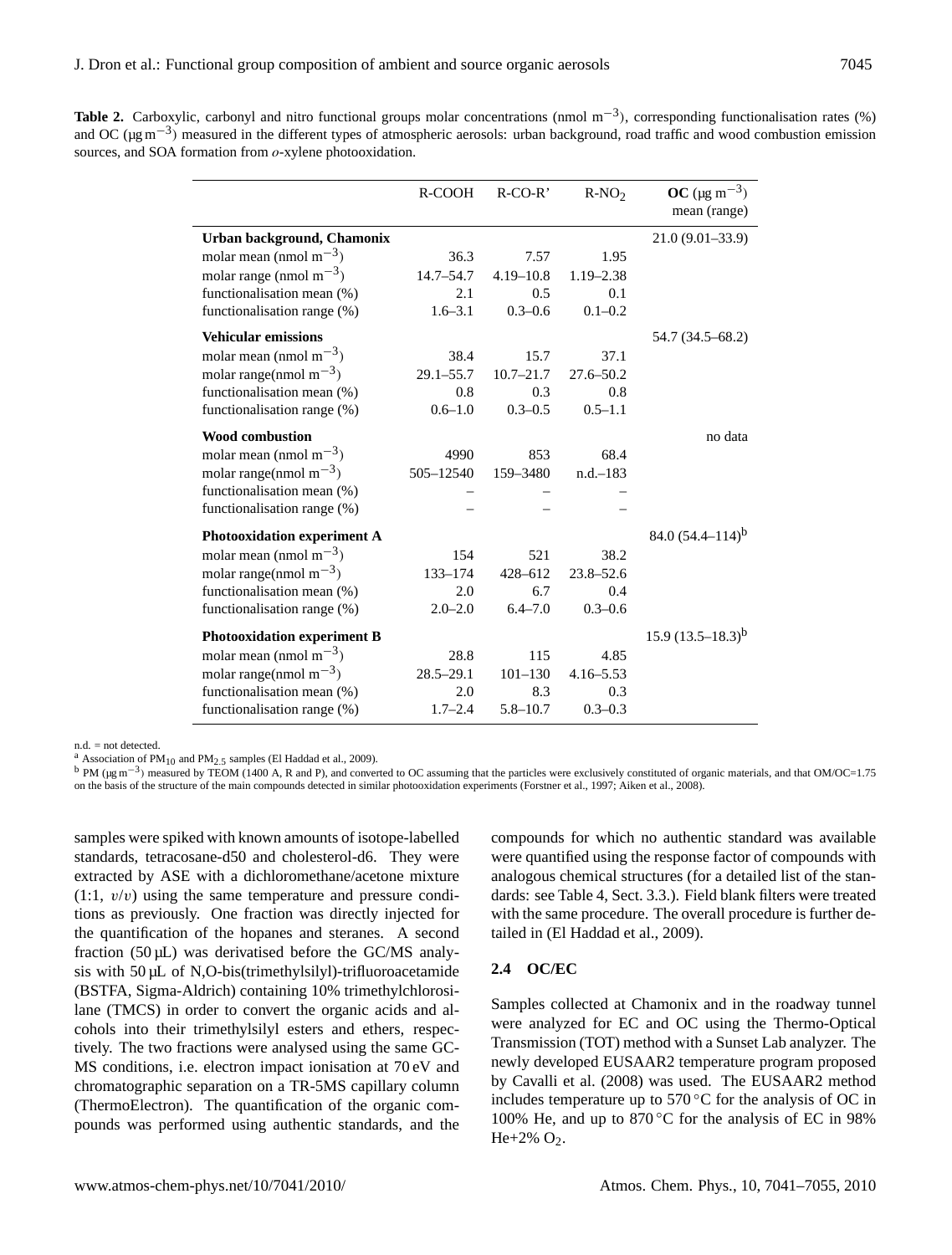## **3 Results and discussion**

The quantitative results of the 3 functional groups measurements are presented in Table 2, as molar concentrations and functionalisation rates for all the samples under study. The carboxylic (R-COOH), carbonyl (R-CO-R'), and nitro (R-NO2) functionalisation rates are also reported in Fig. 1, showing that the relative contributions of the three functional groups are significantly different from one aerosol source to another.

#### **3.1 Functional groups fingerprints of aerosol sources**

The primary vehicular exhaust particles collected in the tunnel are characterised by a low functionalisation rate ranging from 1.7 to 2.2% of OC (Table 2). As a result, only one atom of carbon out of 49 on average bears one of the functional groups under study. More in detail, vehicular exhaust OA presents an important nitro content (0.5 to 1.1%) which equals the carboxylic functionalisation rate (0.6 to 1%). The carbonyl functionalisation rate is twice lower, ranging from 0.3 to 0.5% (Table 2). Compared to the other samples, the large nitro content may be linked to the high temperatures of the combustion processes occuring in the vehicle engines (Matthews, 1980; Eberhardt et al., 2003) and can be partially attributed to nitro-PAHs, previously identified in diesel exhaust OA (Heeb et al., 2008). The low content in functional groups containing oxygen atoms (carbonyl and carboxylic acid) is also consistent with the moderate water soluble organic carbon (WSOC) fraction measured, which accounts for 20% of the OC measured inside the tunnel (El Haddad et al., 2009) and with the hydrophobic propreties of fresh vehicular exhaust soot particles previously described in the literature (Weingartner et al., 1997).

In contrast, wood combustion particles are characterised by high carboxylic and carbonyl concentrations which can reach 12  $\mu$ mol m<sup>-3</sup> and 3.5  $\mu$ mol m<sup>-3</sup>, respectively (Table 1). These concentrations are 2 to 3 orders of magnitude larger than those measured inside the tunnel, highlighting the large emissions of organic matter produced by wood combustion compared to vehicular exhaust (Schauer et al., 1999, 2001, 2002). It also shows the significant fraction of highly polar organic compounds (essentially lignin pyrolysis products for the carboxylic and carbonyl moieties, Nolte et al., 2001) and humic like substances (Graber and Rudich, 2006) associated with these emissions. An important variability of the functional groups concentrations is also observed according to the combustion conditions. As no OC data were available for wood smoke samples, this variability is observed through the carbonyl-to-carboxylic and nitro-to-carboxylic ratios (Table 3). Nitro functional groups are not detected in the particles emitted by wood combustion in open fire, for both combustion efficiencies, while the particles formed in the heating stoves (old and recent) present nitro-to-carboxylic ratios between 0.01 and 0.1. For comparison purpose, this ratio is



under study. Concentrations are given in terms of functional group molar content normalised to the OC molar content (expressed in  $%$ of OC). Error bars represent the standard deviations calculated for each sample series. **Fig. 1.** Functionalisation rates measured in the different aerosols

close to 1 for the tunnel aerosol (Table 3). This result confirms the influence of the combustion processes on the nitro functional group contents since open fires present the lowest combustion temperature while vehicular emissions are issued from high temperature fuel combustion processes. However, no clear trend is observed between nominal and reduced operating conditions for nitro-to-carboxylic ratios in the cases of heating stoves. The carbonyl-to-carboxylic ratio presents relevant characteristics as well. In the wood combustion samples, it is systematically and significantly higher for nominal combustion efficiencies than for reduced combustion conditions. In addition, at high efficiencies, the ratios are significantly lower for open fire emissions than in the heating stoves. Finally, the highest carbonyl-to-carboxylic ratio is observed for the roadway traffic emissions. Consequently, increasing the combustion efficiency would possibly favour the production of nitro and carbonyl groups compared to carboxylic acids. This confirms that primary combustion aerosols may be characterised by their functional group contents according to the combustion process involved.

SOA formed through photooxidation of  $o$ -xylene exhibit a very different functional group fingerprint. For these experiments, OC was deduced from PM concentrations assuming that PM is only constituted of organic matter (OM). On the basis of the structure of the main compounds detected in similar photooxidation experiments (Forstner et al., 1997; Aiken et al., 2008), a ratio OM/OC=1.75 was used in this study to estimate the OC concentrations. Whereas the functional groups molar concentrations reported in Table 2 are very dependant upon the initial concentrations in  $o$ -xylene and HONO, the functionalisation rates are similar for the 2 experimental conditions under study. This shows that the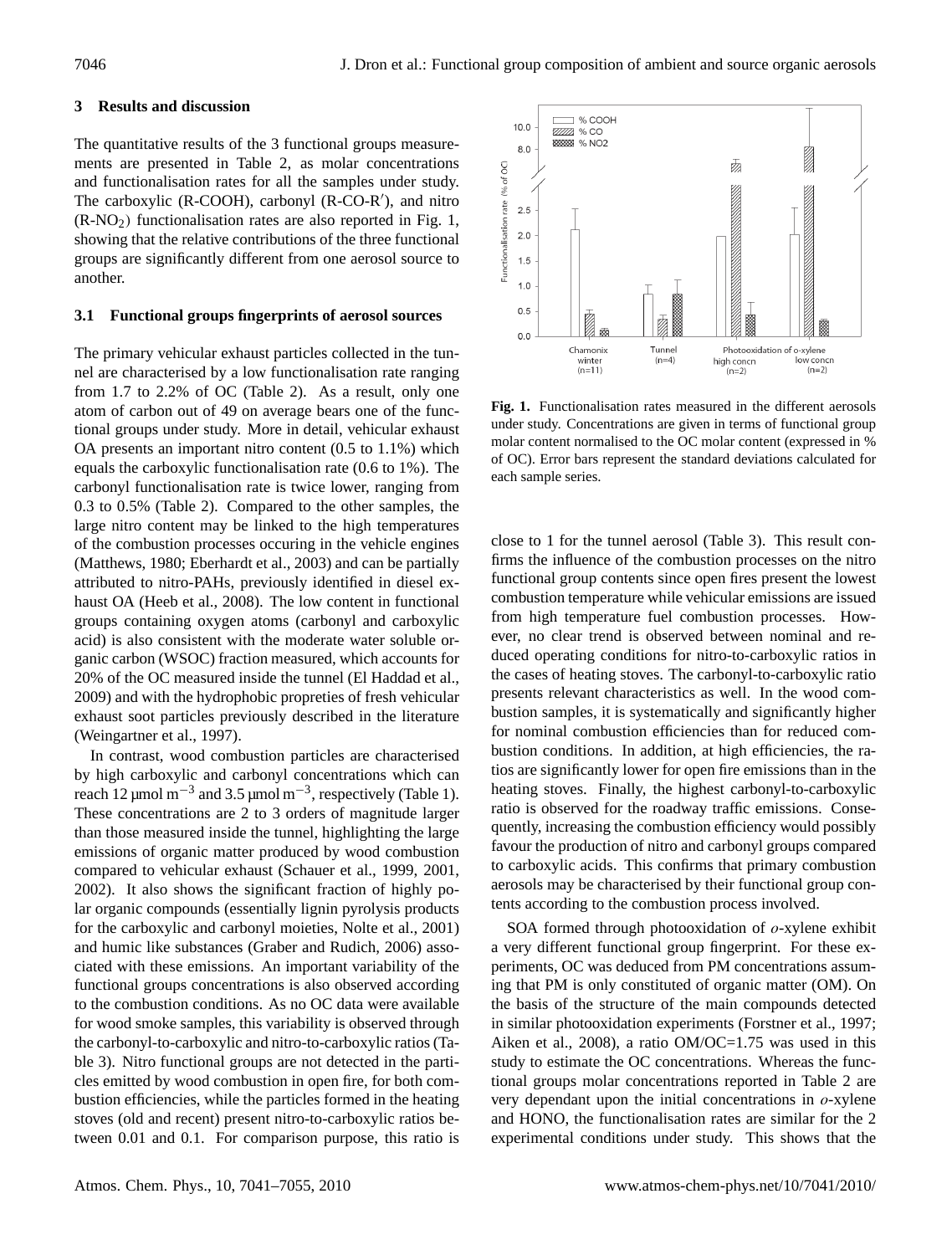**Table 3.** Carbonyl to carboxylic and nitro to carboxylic molar ratios in different wood combustion devices and in the road traffic emissions collected in the tunnel, Marseille (France).

|                                        | $R$ -CO- $R'/$<br>R-COOH | $R-NO2$<br>R-COOH |
|----------------------------------------|--------------------------|-------------------|
| Wood combustion <sup>a</sup>           |                          |                   |
| Recent stove, nominal                  | 0.29                     | 0.01              |
| Recent stove, reduced                  | 0.15                     | 0.05              |
| Old stove, nominal                     | 0.32                     | 0.10              |
| Old stove, reduced                     | 0.04                     | 0.01              |
| Open fire, nominal                     | 0.19                     | n.d.              |
| Open fire, reduced                     | 0.14                     | n.d.              |
| <b>Tunnel roadway</b> (mean, $n = 4$ ) | $0.41 + 0.19$            | $0.97 + 0.49$     |
|                                        |                          |                   |

 $n.d. = R-NO<sub>2</sub>$  not detected.

<sup>a</sup> For each wood combustion experiment, one sample was analyzed and the applicable variability is limited to the analytical deviations: 12, 19.5 and 18% for carboxylics, carbonyls and nitros, respectively (Dron et al., 2007, 2008a, b).

initial concentrations of  $o$ -xylene and HONO have no significant influence on the functionalisation of the SOA formed, at least in the range of concentrations covered in this study. The total functionalisation rates of the  $o$ -xylene photooxidation SOA are particularly high, with approximately 1/9 OC atoms in experiment A and 1/11 OC atoms in experiment B functionalised by carboxylic, carbonyl or nitro groups. The SOA samples are strongly dominated by carbonyl groups (Fig. 1), which represent about 75% of all the functional groups determined here. This result is in good agreement with gas phase photooxidation chemistry of  $VOC/NO<sub>x</sub>$  sytems (Calvert et al., 2002; Camredon et al., 2007). These characteristics are very specific to SOA compared to the two types of primary aerosol observed in our study.

#### **3.2 Chamonix urban background aerosol**

The total functionalisation rates, considering the three functional groups under study, range from 2 to 4% for the particles collected in Chamonix (Table 2). All the samples are dominated by carboxylic moieties, with carbonyls and nitro groups being 2 to 5 times less concentrated (Fig. 2). Moretti et al. (2008) measured by H-NMR similar molar concentrations in urban background aerosols collected in Bologna (Italy) in the May-June period. They reported total carboxylic concentrations ranging from 5 to 50 nmol  $m^{-3}$ and total carbonyl concentrations from 4 to  $35$  nmol m<sup>-3</sup>. The corresponding functionalisation rates were from 6 to 20% and from <3 to 11% of water soluble organic carbon (WSOC) for carboxylic acids and carbonyls, respectively. This is higher than what is measured in the present study, but it shall be noted that WSOC is a very variable fraction of OC, generally representing 30 to 80% of OC and, in addition, includes most exclusively the oxygenated fraction of OC (Decesari et al., 2006; Duarte et al., 2007; Salma et al., 2007). The differences may also result from the sampling period and location especially considering the singularity of the valley of Chamonix during winter characterised by high primary emissions from both road traffic and residential heating (Marchand et al., 2004) associated with unfavourable conditions for SOA formation and chemical aging due to low temperatures ( $-3.5$  to  $-15.6$  °C), low solar irradiance, and a lack of long range transport of the aerosol. The relatively low carbonyl content found in 20 Chamonix OA compared to the high carbonyl functionalisation rates measured for the photooxidation experiments (6 to 11%) supports the assumption that the Chamonix winter OA is mainly of primary origin, considering the abundance of carbonyl as a marker for SOA. In a recent study conduced at Mexico City, FTIR functional groups analyses have pointed out low functionalisation rates for carbonyls (0 to 1.5%) (Liu et al., 2009) whereas SOA, mainly from biogenic origin, was a major fraction of OA (Stone et al., 2008; Hodzic et al., 2009). This result suggests that carbonyl abundance can not be considered as an univocal marker of SOA. It highlights the strong need to complete the functional group fingerprints database with other SOA precursors (particularly biogenic VOC) and, most probably, that the chemical nature of OA can not be resumed to only first generation oxidation products especially in highly photochemically active environments.

However, significant variations are observed during the sampling period for the carboxylic and carbonyl concentrations, with ranges from 14.7 to 54.7 nmol  $m^{-3}$  and from 4.2 to 10.8 nmol  $m^{-3}$ , respectively. These variations are linearly correlated with OC concentrations, and the correlation coefficients are  $R^2=0.84$  and  $R^2=0.79$  (n=11), respectively. These observations are illustrated in Fig. 2, representing the evolution of the atmospheric concentrations for the three functional groups, together with the OC concentration during the whole sampling period. This result implies that the carboxylic acid and the carbonyl functionalisation rates are fairly constant during the sampling period and that no significant differences are observed between day and night samples. Therefore, we can assume that the sources of the aerosol are homogeneous over the measurement period and that the photooxidation processes do not significantly change the composition of the organic fraction of the aerosol in the conditions encountered during the sampling campaign. The carboxylic and carbonyl concentrations measured here are then principally subjected to the evolution of OC concentrations. To a lesser extent, these correlations highlight the reliability of the functional group analytical procedures recently developed.

The nitro functional group is the less represented in the Chamonix aerosols and the concentrations are relatively stable, ranging from 1.2 to 2.4 nmol m<sup>-3</sup>. Such stability induces a lack of linear correlation with the OC content. In these conditions, the functionalisation rate for nitro groups also presents significant variations during the sampling period, ranging from 0.07 to 0.23%. Although a fraction of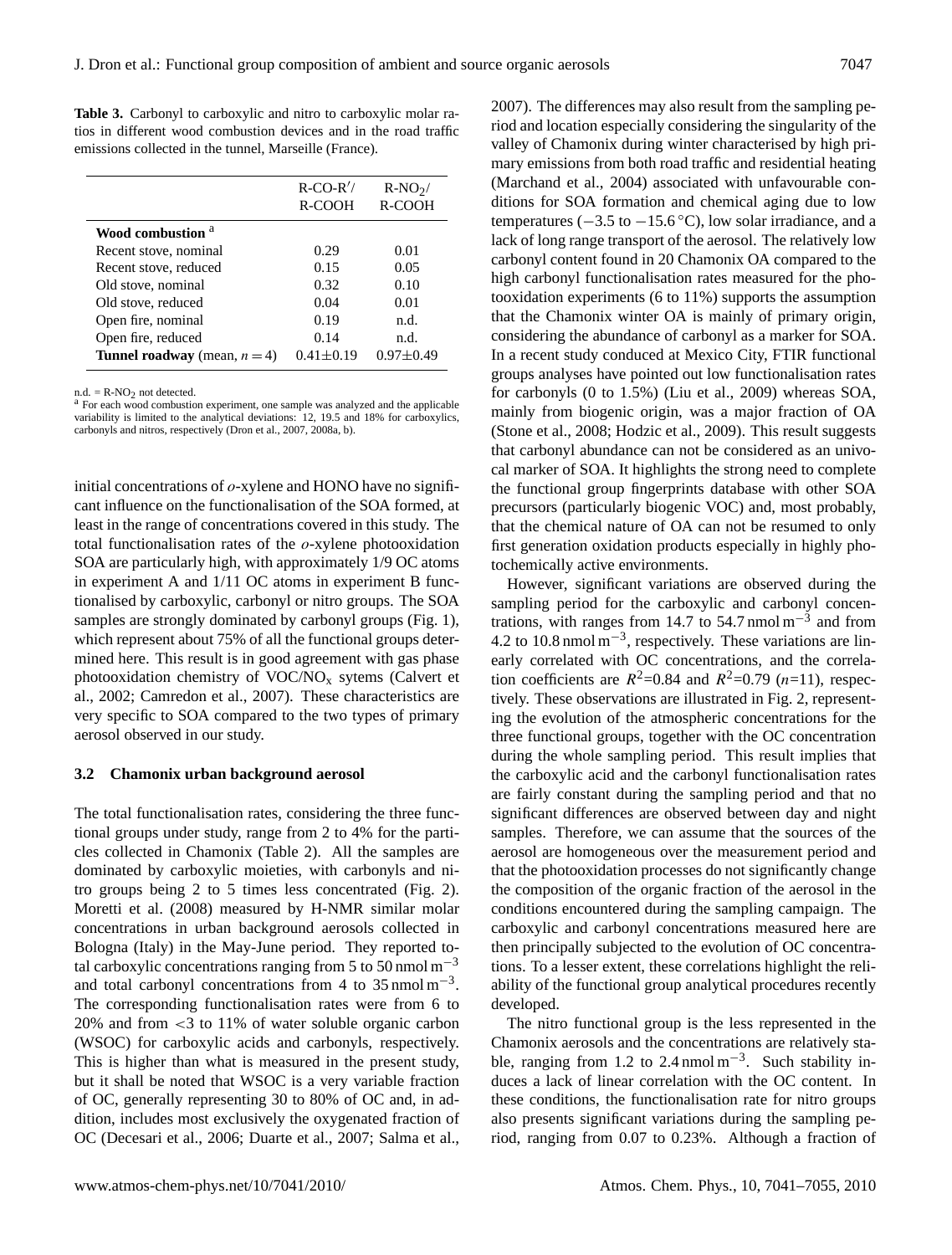

bars correspond to the analytical RSD (carboxylics: 12%, carbonyls: 20%, nitros: 20%). **Fig. 2.** Carboxylic, carbonyl and nitro functional groups and OC atmospheric concentrations during the Chamonix sampling campaign, in December 2007. The filters were collected following night (18:00 h to 06:00 h local time) and day periods (06:00 h to 18:00 h local time). Error bars represent the analytical deviations. The grey backgrounds outline the samples also used for determination of organic tracers. Error

 $\alpha$  Composite samples of the filters collected at the indicated dates, see text for details (Sect. 2.1.3).

the nitro compounds may be formed through radical-initiated  $\frac{1}{2}$  is  $\frac{1}{2}$ reactions of organic compounds (Reisen and Arey, 2005), was further observed. This suggests a primary origin of the nitro compounds measured in this study. no correlation between  $NO<sub>x</sub>$  and nitro functionalisation rates

#### **3.3 Sources discrimination using functional group fingerprints**

As discussed above, the functionalisation rates for carboxylic acids, carbonyl, and nitro functional groups reveal strong differences according to the nature of the aerosol source. Therefore, it is interesting to test the ability of these functional groups fingerprints to discriminate sources of ambient organic aerosol. Samples from a narrow alpine valley during winter appear as an interesting case study since chemical aging can be neglected as a first approximation. In addition, vehicular emissions and wood combustion can be considered as the two principal primary sources of urban background aerosol in winter (Schauer and Cass, 2000; Zheng et al., 2002) and in an alpine valley (Marchand et al., 2004; Sandradewi et al., 2008). In a first approach, the functional groups fingerprint derived from the photooxidation of  $o$ -xylene is considered here as a fair approximation for SOA in such conditions (high  $NO<sub>x</sub>$  concentrations: 178.4 ppb in average, low  $O_3$  concentrations: 3.2 ppb in average, and low biogenic activity, as measured during our sampling campaign) (Finlayson-Pitts and Pitts, 2000; Atkinson and Arey, 2003). The functional groups fingerprints of the 3 sources under study and of the urban background aerosol collected in Chamonix, in winter 2007, can be visualised altogether according to their carbonyl-to-carboxylic and nitroto-carboxylic functional group ratios, as presented in Fig. 3.



road traffic,  $n = 4$  for  $o$ -xylene photooxidation (materialised as grey cles) and for the Chamonix urban background aerosol (white circle). The 3 points corresponding to the aerosol sources are connected by solid curves. Error bars represent the standard deviations calculated for each sample series,  $n = 6$  for wood combustion,  $n = 4$  for boxes for the aerosol sources), and  $n = 11$  for the Chamonix aerosol (materialised as blue box). (materialised as blue box). Fig. 3. Average R-NO<sub>2</sub>/R-COOH and R-CO-R<sup>'</sup>/R-COOH ratios (logarithmic scales) obtained for the 3 aerosol sources (black cir-

ing that the functional groups fingerprints of the three sources The functional group ratios of the 3 aerosol sources are clearly separated, forming a triangle (points are connected by solid curves in Fig. 3) in which the point corresponding to the Chamonix functional group fingerprint is included. Assumdescribed in this study are representative of the emissions and aerosol formation processes in the Chamonix valley,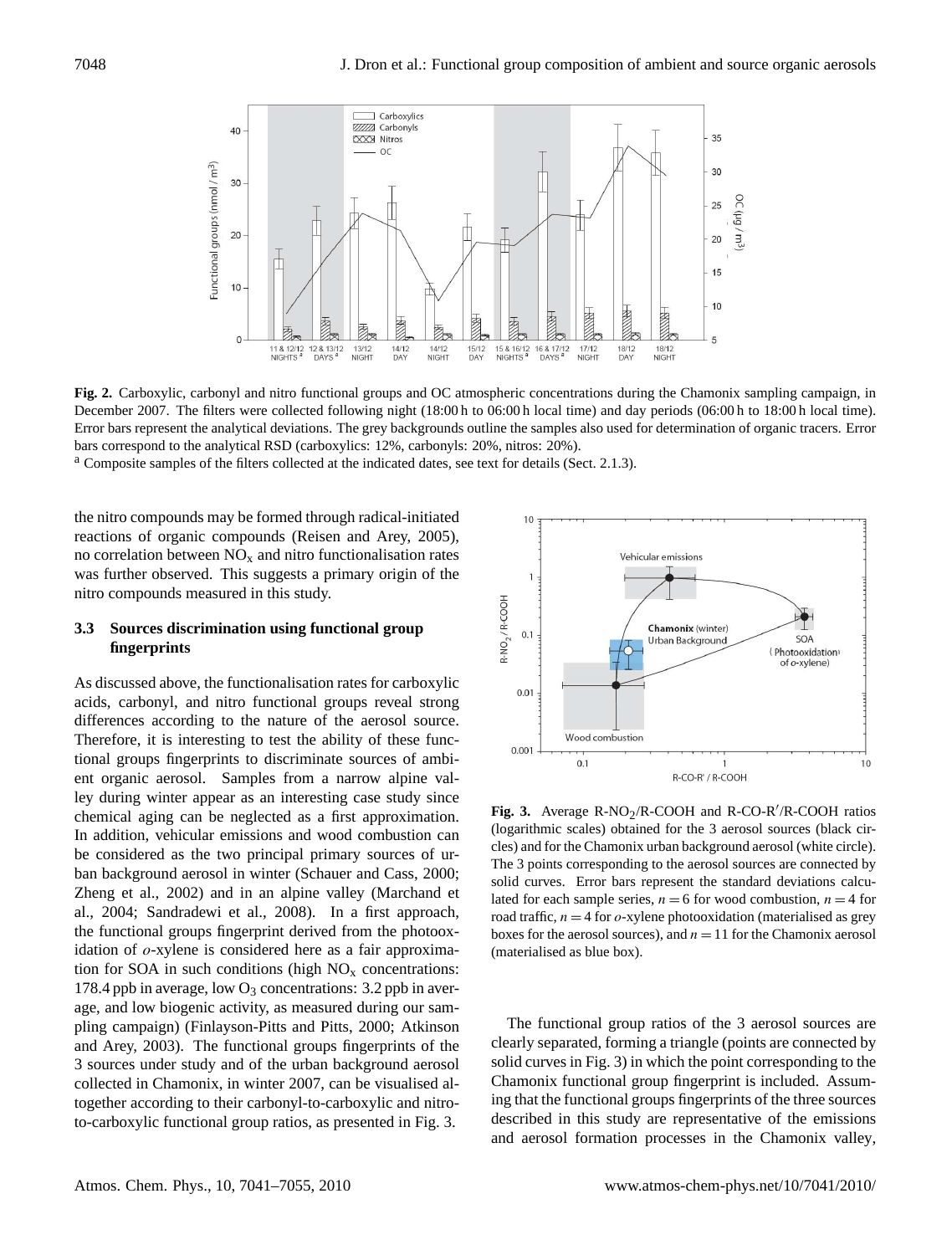and that no heterogeneous chemical process has significantly modified the composition of the organic fraction during the aerosol atmospheric residence time, a large contribution of wood burning to the ambient OA can be assessed. This is in agreement with the wide use of wood combustion in the valley and with previous results obtained in the same location (Marchand et al., 2004; Jaffrezo et al., 2005; Aymoz et al., 2007). The predominance of the wood combustion contribution in such environments is also in good agreement with the source apportionment studies performed in similar alpine valleys during winter by Favez et al. (2010) and by Sandradewi et al. (2008), the latter attributing 88% of OA to wood burning emissions. The contribution of vehicular exhaust emissions to OC appears very low in comparison to wood combustion. Finally, regarding the functional groups ratio-to-ratio plot, the SOA contribution appears negligible. This observation is in agreement with recent studies estimating the contribution of SOA may drop below 10% of the total OC in wintertime in US locations (Shivastrava et al., 2007; Lewandowski et al., 2008).

The results obtained in the present study must still be taken with care, due to the hypothesis that the 3 aerosol sources considered must represent all the major sources of the OC in the Chamonix valley. The chemical profile of the vehicular emissions in Chamonix can be different from the one of the Marseilles tunnel traffic, as the wood combustion emissions may be affected by the wood nature (Schauer et al., 2001; Oros and Simoneit, 2001; Fine et al., 2002) and the combustion processes (Table 2). Finally, considering  $o$ -xylene photooxidation in presence of  $NO<sub>x</sub>$  as representative of the total urban background SOA in terms of functional group distributions cannot be assessed, as it is the first quantitative functional group determination of SOA produced in simulation chamber.

In order to assess the relevance of functional groups ratios as a diagnostic tool to discriminate sources, a source apportionment approach using organic markers has been performed. Table 4 reports the average concentrations of the selected organic markers quantified in the Chamonix aerosol during the same sampling campaign, including hopanes and steranes emitted by vehicular emissions and different wood combustion markers such as levoglucosan, retene, sterols, and guaiacyl and syringyl derivatives. The contributions of these two major sources (OC<sub>source</sub>, expressed in  $\mu$ g m<sup>-3</sup>) can be calculated following Eq. (2),

$$
OC_{source} = [M]/([M]/OC)_{source}
$$
 (2)

where [M] is the concentration of a source specific marker determined in the ambient samples (expressed in  $ng\,m^{-3}$ ) and  $([M]/OC)_{\text{source}}$  is the fractional abundance of the considered organic marker to OC in the source aerosol (expressed in mg  $g^{-1}$ ).

Because of its ubiquity in all wood combustion aerosols, the levoglucosan is widely used for estimating the amount of OC from wood or biomass combustions in the ambient aerosol. The  $(levoglucosan/OC)_{wood}$  ratios determined by Fine et al. (2002) is quite variable according to burning conditions and wood types. Typically, a ratio of  $42 \text{ mg g}^{-1}$  is found for softwood combustion, while a higher ratio of  $136 \text{ mg g}^{-1}$  is found for hardwood combustion. The type of wood predominantly used for the combustion can be determined using the other wood combustion markers. The syringyl derivatives and  $\beta$ -sitosterol are found to a much greater extent in the hardwood smokes. Accordingly, a ( $\beta$ -sitosterol/OC)<sub>wood</sub> ratio of 2.9 mg g<sup>-1</sup> is reported for hardwood combustions, while a much lower ratio of  $0.2 \text{ mg g}^{-1}$  is reported for softwood combustions (Fine et al., 2002). In contrast, retene is an alteration product of the resin acids found in conifers (softwood), and is exclusively emitted from softwood combustions ((retene/OC)<sub>softwood</sub>=5.1 mg g<sup>-1</sup>) (Fine et al., 2002). The high concentrations of syringyl derivatives and  $\beta$ -sitosterol  $(\beta$ -sitosterol/OC=2.3 mg g<sup>-1</sup>) and the low concentration of retene (retene/OC= $0.33$  mg g<sup>-1</sup>) found in the samples from Chamonix suggest that the aerosol is mainly produced by hardwood combustion. The results presented for functional group determinations were obtained for beechwood (hardwood) combustion in various heating devices, and are thus well suited to estimate the wood combustion contribution in the Chamonix valley. Considering the average (levoglucosan/OC) ratio, the mean wood combustion contribution is estimated to 61% of OC (OC<sub>wood</sub>=9.9 µg m<sup>-3</sup>). Comparable contributions of wood combustion to OC (50–80%) were found in winter using the same methodology, at background sites in Europe (Puxbaum et al., 2007; Favez et al., 2010). These results confirm the prominence of wood combustion in the Chamonix aerosol.

The contribution of the vehicular emissions to OC is calculated using Eq. (2) and hopane as a specific marker of vehicular emissions (Rogge et al., 1993). The same tunnel samples were used for functional groups analyses and for the determination of the (hopane/ $OC$ )<sub>road</sub> ratio of 0.206 mg g−<sup>1</sup> (El Haddad et al., 2009). The average contribution of the vehicular emissions to the OC is estimated to 14% (OC<sub>vehicles</sub>=2.27 μg m<sup>-3</sup>). The remaining OC (20.2%) is attributed to the SOA contribution along with other minor primary sources.

The functional groups diagnostic ratios approach gives rather consistent results with the organic markers approach when estimating the wood combustion contribution. Nevertheless, these encouraging results obtained in source apportionment by MS/MS functional group analysis must be confirmed and supported by the study of additional aerosol sources and by longer atmospheric measurement series in various environments, especially during summer. Chemical aging of the aerosol must also be investigated in terms of modifications in the functionalisation rates. Recent studies have shown a rapid and significant evolution of the organic fraction of primary aerosol (wood combustion and diesel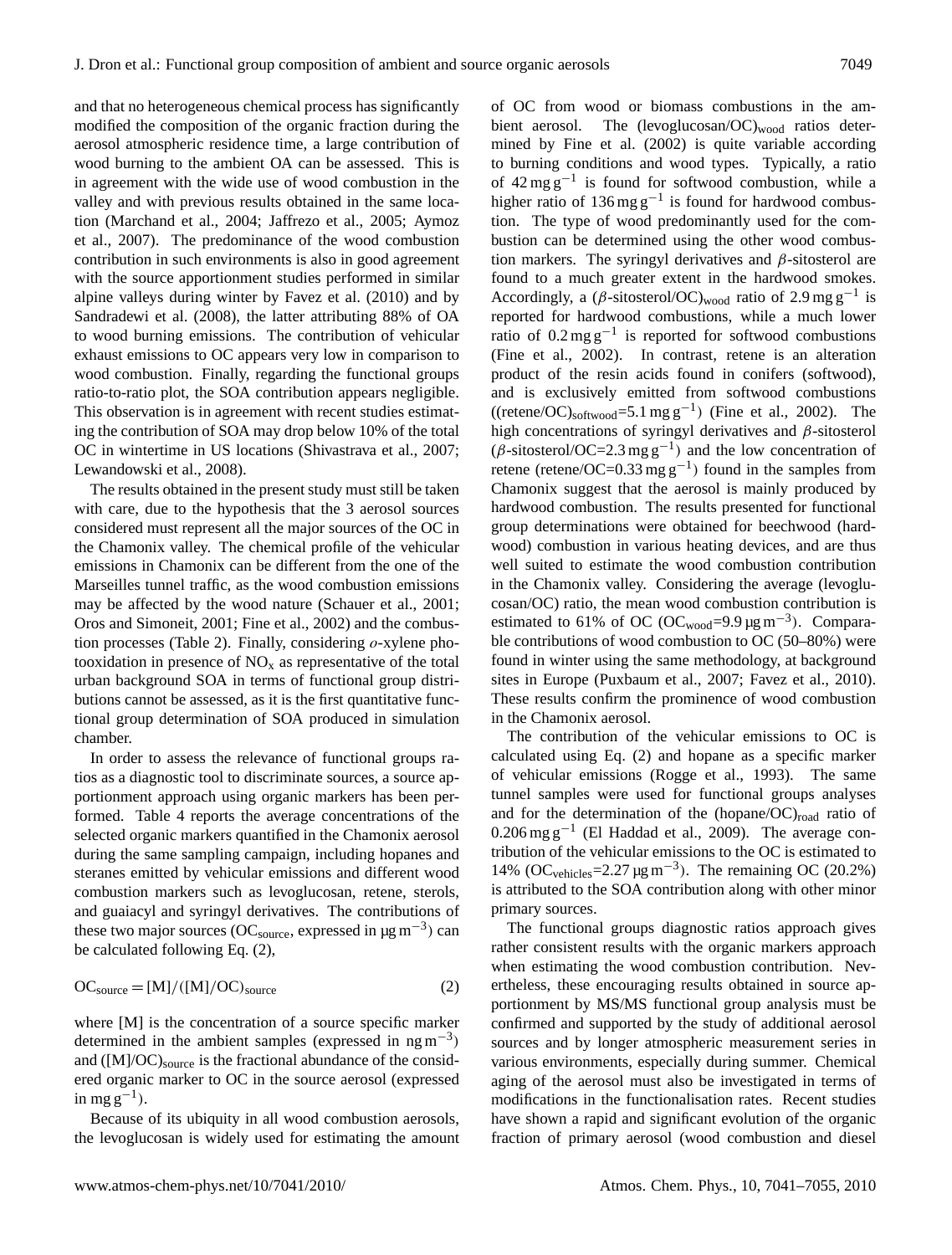**Table 4.** Concentrations of organic tracers measured in the filter samples (average values, ng m−<sup>3</sup> ) collected in winter 2007 in Chamonix (France) and calculated contributions of wood combustion and road traffic emission sources (refer to text for the details of the contributions calculations).

| Organic compounds mean concentrations [ng m <sup><math>-3</math></sup> ] |                 |               |                                                           |                  |              |  |  |  |  |
|--------------------------------------------------------------------------|-----------------|---------------|-----------------------------------------------------------|------------------|--------------|--|--|--|--|
|                                                                          | Average         |               |                                                           | Average          |              |  |  |  |  |
| compounds                                                                | concentrations  | Note          | compounds                                                 | concentrations   | <b>Note</b>  |  |  |  |  |
| steranes                                                                 |                 |               |                                                           |                  |              |  |  |  |  |
| $5\alpha$ (H), 14 $\beta$ (H), 17 $\beta$ (H)-Cholestane                 | $0.28 \pm 0.13$ | $\mathbf b$   | $5\alpha$ (H), 14 $\beta$ (H), 17 $\beta$ (H)-Ergostane   | $0.25 \pm 0.10$  | $\mathbf b$  |  |  |  |  |
| $5\alpha(H), 14\alpha(H), 17\alpha(H)$ -Cholestane                       | $0.42 \pm 0.18$ | a             | $5\alpha$ (H), 14 $\beta$ (H), 17 $\beta$ (H)-Stigmastane | $0.52 \pm 0.20$  | h            |  |  |  |  |
| hopanes                                                                  |                 |               |                                                           |                  |              |  |  |  |  |
| Trisnorneohopane                                                         | $0.34 \pm 0.19$ | $\mathbf c$   | $17\alpha$ (H)-21 $\beta$ (H)-22S-Homohopane              | $0.23 \pm 0.07$  | $\mathbf{c}$ |  |  |  |  |
| $17\alpha$ (H)-Trisnorhopane                                             | $0.33 \pm 0.15$ | $\mathbf{C}$  | $17\alpha$ (H)-21 $\beta$ (H)-22R-Homohopane              | $0.125 \pm 0.04$ | $\mathbf{c}$ |  |  |  |  |
| $17\alpha$ (H)-21 $\beta$ (H)-Norhopane                                  | $0.72 \pm 0.30$ | $\mathbf{C}$  | $17\alpha$ (H)-21 $\beta$ (H)-22S-Bishomohopane           | $0.15 \pm 0.10$  | $\mathbf{c}$ |  |  |  |  |
| $17\alpha$ (H)-21 $\beta$ (H)-Hopane                                     | $0.59 \pm 0.18$ | $a, +$        | $17\alpha$ (H)-21 $\beta$ (H)-22R-Bishomohopane           | $0.07 \pm 0.05$  | $\mathbf{c}$ |  |  |  |  |
| <b>PAH</b>                                                               |                 |               |                                                           |                  |              |  |  |  |  |
| Retene                                                                   | $5.2 \pm 1.6$   | d             |                                                           |                  |              |  |  |  |  |
| guaiacyls derivatives                                                    |                 |               |                                                           |                  |              |  |  |  |  |
| Vanillin                                                                 | $51 + 27$       | a             | 3-Guaiacylpropanol                                        | $17+4.8$         | a            |  |  |  |  |
| Acetovanillone                                                           | $11\pm4.7$      | a             | Vanillic acid                                             | $21 \pm 7.6$     | a            |  |  |  |  |
| Coniferyl aldehyde                                                       | $65 + 19$       | a             |                                                           |                  |              |  |  |  |  |
| syringyls derivatives                                                    |                 |               |                                                           |                  |              |  |  |  |  |
| Syringalaldehyde                                                         | 150±91          | a             | 3-Syringylpropanol                                        | $7\pm6$          | f            |  |  |  |  |
| Acetosyringone                                                           | $67 + 23$       | a             | Synapyl aldehyde                                          | $61 + 56$        | g            |  |  |  |  |
| Propionyl Syringol                                                       | $30\pm9$        | e             | Syringic acid                                             | $29 + 8$         | h            |  |  |  |  |
| Syringyl acetone                                                         | $81 + 52$       | e             | Homosyringic acid                                         | $2.0 \pm 1.4$    | h            |  |  |  |  |
| sugar anhydrides                                                         |                 |               |                                                           |                  |              |  |  |  |  |
| Galactosan                                                               | $70 + 24$       | $\mathbf{i}$  | Mannosan                                                  | $140\pm50$       | $\mathbf{i}$ |  |  |  |  |
| Levoglucosan                                                             | 1340±430        | $a, \ddagger$ |                                                           |                  |              |  |  |  |  |
| sterols                                                                  |                 |               |                                                           |                  |              |  |  |  |  |
| Cholesterol                                                              | $3.5 \pm 0.35$  | $\rm{a}$      | Stigmasterol                                              | $3.0 \pm 0.21$   | a            |  |  |  |  |
| Campesterol                                                              | $3.1 \pm 0.45$  | j             | $\beta$ -Sitosterol                                       | $37 + 7.5$       | a            |  |  |  |  |
|                                                                          |                 |               | Major mass concentration $[\mu g m^{-3}]$                 |                  |              |  |  |  |  |
| $OC*$                                                                    |                 | 16±4.9        | $PM_{2.5}$ *                                              | $31 + 9.1$       |              |  |  |  |  |
| Sources contributions to OC [%]                                          |                 |               |                                                           |                  |              |  |  |  |  |
| <b>Wood combustion</b>                                                   |                 | $61 + 14$     |                                                           |                  |              |  |  |  |  |
| <b>Vehicular emissions</b>                                               |                 | $14\pm4$      |                                                           |                  |              |  |  |  |  |
| Other sources**                                                          |                 | $25 + 15$     |                                                           |                  |              |  |  |  |  |

(a-i) identification notes: the quantification of the organic compounds is based on the response factors of a – authentic standards, b – 20R,  $5\alpha(H)$ ,  $14\alpha(H)$ ,  $17\alpha(H)$ -cholestane, c – 17α(H)-21β(H)-hopane, d – phenanthrene, e – syringualdehyde, f – 3-Guaiacylpropanol, g – Coniferyl aldehyde, h – vanilic acid, i – Levoglucosan and j – average response factor of cholesterol and β-sitosterol.

(+ and ‡) sources contribution determination notes: organic compounds used for the determination of the vehicular emissions contribution (+) and the wood combustion contribution (‡).

<sup>∗</sup> Average OC and PM determined for the composite samples on which the organic speciation analyses was carried on.

<sup>∗</sup>∗ Deduced from wood and road contributions assuming that the total of contributions is 100%.

emissions) due to photooxidation processes (Sage et al., 2008; Grieshop et al., 2009; Favez et al., 2010). These chemical modifications can greatly affect the functional group distribution and thus the ability of functional groups to distinguish the aerosol sources.

## **3.4 Apparent mass distributions of functional groups**

The mass spectra recorded are an additional source of information offered by APCI-MS/MS functional group analysis. They provide a visualisation of the apparent mass distribution of all the detected ions bearing the functional group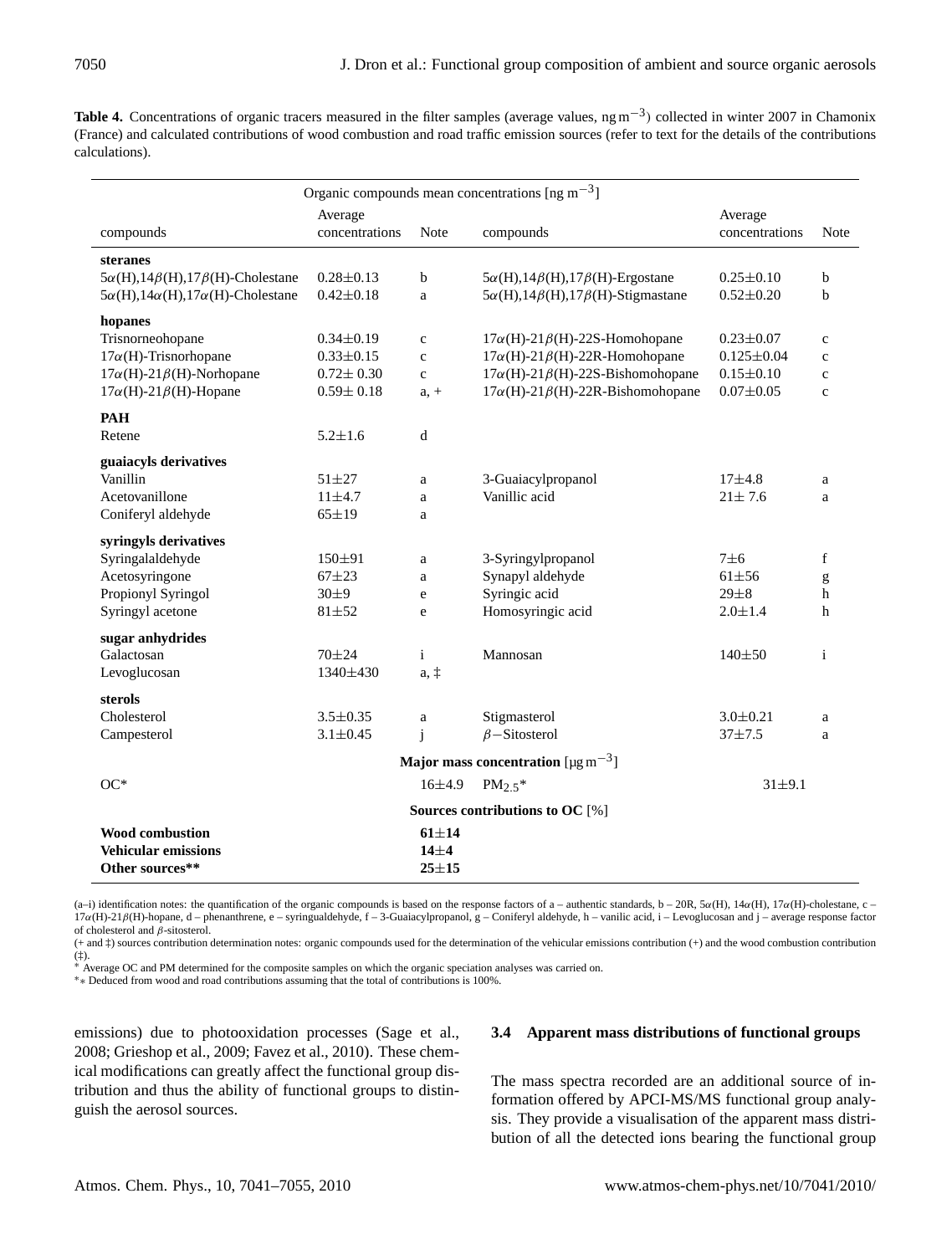

**Fig. 4.** Carboxylic acids mass spectra recorded by NL32 for **(a)** tunnel roadway, **(b)** wood combustion, **(c)** o-xylene photooxidation experiment at high initial concentration levels, and **(d)** urban background samples. As the mass spectra were not recorded during the same sequences, only comparisons based on mass profiles shall be considered, the signal intensities being strongly affected by day-to-day variations.

under study. Examples of mass spectra recorded in the NL As for carboxylic acids, the mass spectra start acrossi category are presented in  $H_2$ .  $\ldots$  Their groom aspects are quite similar, and the average molecular weights 32 mode for the quantification of total carboxylic acids for each aerosol category are presented in Fig. 4. Their global of the detected ions are around *m/z* 200 for the SOA and vehicular exhaust samples, and around *m/z* 260 for the wood combustion and Chamonix samples. A 15 amu subtraction is necessary to obtain the carboxylic molecular weight from the corresponding methyl ester derivatives. These results are particularly close to the 248 g mol−<sup>1</sup> average molecular weight calculated by a thermodynamic method recently applied to a biomass burning aerosol (Asa-Awuku et al., 2008). Ions are detected at nearly every *m/z* ratios in the vehicular exhaust, wood combustion, SOA and urban background aerosols (Fig. 4), attesting the extreme chemical complexity of OA. All of the aerosols studied here also present a large fraction of peaks above *m/z* 300, which could characterise a large HULIS content (Dron, 2008).

This is consistent with the large unresolved fraction classically found in atmospheric OA often attributed to this type of compounds, constituting up to 30% of the total OC in ambient air (Hamilton et al., 2005; Feczko et al., 2007; Salma et al., 2007). Also, recent studies proposed wood combustion as a major source of HULIS (Lukacs et al., 2007; Asa-Awuku et al., 2008; Baduel et al., 2009). The samples from wood combustion and from Chamonix urban background contain the largest amounts of high molecular weight compounds, which is consistent with the results indicating wood combustion primary particles as the main component of the aerosol in the Chamonix Valley.

antification of total carboxylic acids for determination of carbonyls and nitro groups are relatively As for carboxylic acids, the mass spectra recorded for the similar in terms of apparent mass distributions for all samples. Carbonyls are also detected up to *m/z* 500, but nitro functional groups are not detected above *m/z* 300. This indicates that the high molecular weight compounds encountered in atmospheric OA such as HULIS contain significant amounts of carboxylic and carbonyl groups. They do not present detectable levels of nitro functional groups, as reported by other studies pointing out that HULIS are mainly composed of oxygenated functional groups (Havers et al., 1998; Reinhardt et al., 2007) together with organosulfates  $(R\text{-OSO}_3)$  and organonitrates  $(R\text{-ONO}_2)$  (Reemtsma et al., 2006).

#### **4 Conclusions**

its and the good quantitative accuracy offered by the new The MS/MS functional group analysis was applied to the characterisation of the OA from primary and secondary sources, and from an ambient aerosol. The detection lim-MS/MS functional group analytical methods make them a powerful and complementary tool for the characterisation of the OA. In the present study, the carboxylic (R-COOH), carbonyl ( $R$ -CO- $\overline{R}'$ ) and nitro ( $R$ -NO<sub>2</sub>) functional groups could be detected at the nmol m−<sup>3</sup> level. Carboxylic acids represented about 2.0% of the organic carbon in the SOA and ambient samples, but only 0.8% in the vehicular emissions OA. The aerosol sources showed distinct functional groups distributions, in particular with a high carbonyl content in the o-xylene laboratory generated SOA (6 to 11% of OC) and a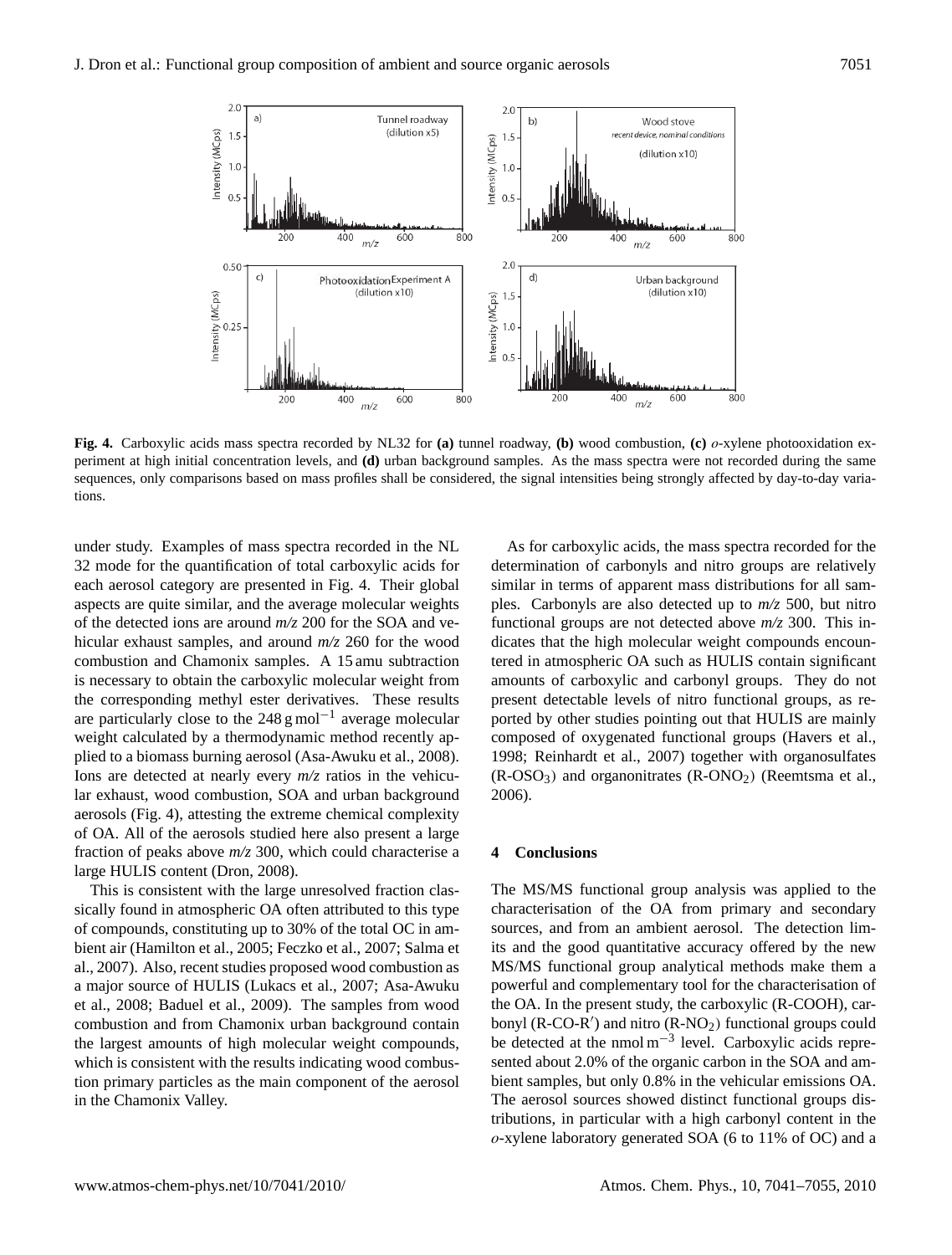high nitro content in the vehicular emissions (0.8% of OC). These characteristics enabled the establishment of diagnostic functional group ratios. Then the source contributions of an ambient aerosol was evaluated and showed a good agreement with an organic tracer approach performed on the same samples.

The results presented here offer interesting perspectives in OA characterisation. The MS/MS functional group analysis methods are theoretically applicable to all chemical functional groups. For instance, the additional determination of hydroxyl (R-OH), organonitrates (R-ONO<sub>2</sub>) and organosulfates  $(R\text{-OSO}_3)$  groups would provide very valuable compositional data and knowledge relative to the aerosol chemistry. Aerosol aging may also be investigated through the systematic measurement of functional groups in different locations and during significant time periods. The study of aerosol sources can also be completed with additional sources to provide improved accuracy in evaluating the source contributions of an ambient aerosol.

In addition to the quantitative results, the MS/MS technique for functional group determination provides a second type of information through the recorded mass spectra, as the molecular weight distribution of the detected compounds may reveal qualitatively the presence of humic-like substances in the sample under study.

*Acknowledgements.* This work has been supported by ADEME (Agence De l'Environnement et de la Maitrise de l'Energie) and by the "Region Provence Alpes Cote d'Azur" and the Ministry of the Environment of France through the research program PRIME-QUAL2 (grant no. 0001135, FORMES project) and the research grant for J. Dron. The authors also thank the Centre National de la Recherche Scientifique (CNRS) and the Institut National des Sciences de l'Univers (INSU) for their financial supports.

The authors also acknowledge the whole scientific group of the simulation chamber EUPHORE and the different partners involved in the EUPHORE experiments (LISA, CNRS-University of Créteil; and ICARE, CNRS Orléans).

The authors are finally thankful to the LCME laboratory (University of Savoie), the INERIS institute and the ATMO-PACA air quality survey association for their implications in the different sampling campaigns.

Edited by: L. M. Russell

#### **References**

Aiken, A. C., DeCarlo, P. F., Kroll, J. H., Worsnop, D. R., Huffman, J. A., Docherty, K. S., Ulbrich, I. M., Mohr, C., Kimmel, J. R., Sueper, D., Sun, Y., Zhang, Q., Trimborn, A., Northway, M., Ziemann, P. J., Canagaratna, M. R., Onasch, T. B., Alfarra, M. R., Prévôt, A. S. H., Dommen, J., Duplissy, J., Metzger, A., Baltensperger, U., and Jimenez, J. L.: O/C and OM/OC Ratios of Primary, Secondary, and Ambient Organic Aerosols with High-Resolution Time-of-Flight Aerosol Mass Spectrometry, Environ. Sci. Technol., 42, 4478–4485, 2008.

- Atkinson, R. and Arey, J.: Atmospheric degradation of volatile organic compounds, Chem. Rev., 103, 4605–4638, 2003.
- Asa-Awuku, A., Sullivan, A. P., Hennigan, C. J., Weber, R. J., and Nenes, A.: Investigation of molar volume and surfactant characteristics of water-soluble organic compounds in biomass burning aerosol, Atmos. Chem. Phys., 8, 799–812, doi:10.5194/acp-8- 799-2008, 2008.
- Aymoz, G., Jaffrezo, J. L., Chapuis, D., Cozic, J., and Maenhaut, W.: Seasonal variation of  $PM_{10}$  main constituents in two valleys of the French Alps. I: EC/OC fractions, Atmos. Chem. Phys., 7, 661–675, doi:10.5194/acp-7-661-2007, 2007.
- Baduel, C., Voisin, D., and Jaffrezo, J.-L.: Water-soluble atmospheric HULIS in urban environments, Atmos. Chem. Phys. Discuss., 9, 21561–21579, doi:10.5194/acpd-9-21561-2009, 2009.
- Becker, K.H., Hjorth, J., Laverdet, G., Millan, M. M., Platt, U., Toupance, G., and Wildt, J.: Design and technical development of the European photoreactor and first experimental results, EV5V-CT92-0059, 1996.
- Blando, J. D., Porcja, R. J., and Turpin, B. J.: Issues in the quantitation of functional groups by FTIR spectroscopic analysis of impactor-collected aerosols samples, Aerosol Sci. Technol., 35, 899–908, 2001.
- Calvert, J. G., Atkinson, R., Becker, K. H., Kamens, R. M., Seinfeld, J. H., Wallington, T. J., and Yarwood, G.: The mechanisms of atmospheric oxidation of aromatic hydrocarbons, Oxford University Press: Oxford, UK, 2002.
- Camredon, M., Aumont, B., Lee-Taylor, J., and Madronich, S.: The SOA/VOC/NO<sub>x</sub> system: an explicit model of secondary organic aerosol formation, Atmos. Chem. Phys., 7, 5599–5610, doi:10.5194/acp-7-5599-2007, 2007.
- Cao, J. J., Wu, F., Chow, J. C., Lee, S. C., Li, Y., Chen, S. W., An, Z. S., Fung, K. K., Watson, J. G., Zhu, C. S., and Liu, S. X.: Characterization and source apportionment of atmospheric organic and elemental carbon during fall and winter of 2003 in Xi'an, China, Atmos. Chem. Phys., 5, 3127–3137, doi:10.5194/acp-5- 3127-2005, 2005.
- Cappiello, A., De Simoni, E., Fiorucci, C., Mangani, F., Palma, P., Trufelli, H., Decesari, S., Facchini, M. C., and Fuzzi, S.: Molecular characterization of the water-soluble organic compounds in fogwater by ESIMS/MS, Environ. Sci. Technol., 37, 1229–1240, 2003.
- Cavalli, F., Viana, M., Yttri, K. E., Genberg, J., and Putaud, J.- P.: Toward a standardised thermal-optical protocol for measuring atmospheric organic and elemental carbon: the EUSAAR protocol, Atmos. Meas. Tech., 3, 79–89, doi:10.5194/amt-3-79-2010, 2010.
- Decesari, S., Facchini, M.C., Fuzzi, S., and Tagliavini E.: Characterization of water-soluble organic compounds in atmospheric aerosol: A new approach, J. Geophys. Res., 105, 1481–1489, 2000.
- Decesari, S., Fuzzi, S., Facchini, M. C., Mircea, M., Emblico, L., Cavalli, F., Maenhaut, W., Chi, X., Schkolnik, G., Falkovich, A., Rudich, Y., Claeys, M., Pashynska, V., Vas, G., Kourtchev, I., Vermeylen, R., Hoffer, A., Andreae, M. O., Tagliavini, E., Moretti, F., and Artaxo, P.: Characterization of the organic composition of aerosols from Rondnia, Brazil, during the LBA-SMOCC 2002 experiment and its representation through model compounds, Atmos. Chem. Phys., 6, 375–402, doi:10.5194/acp-6-375-2006, 2006.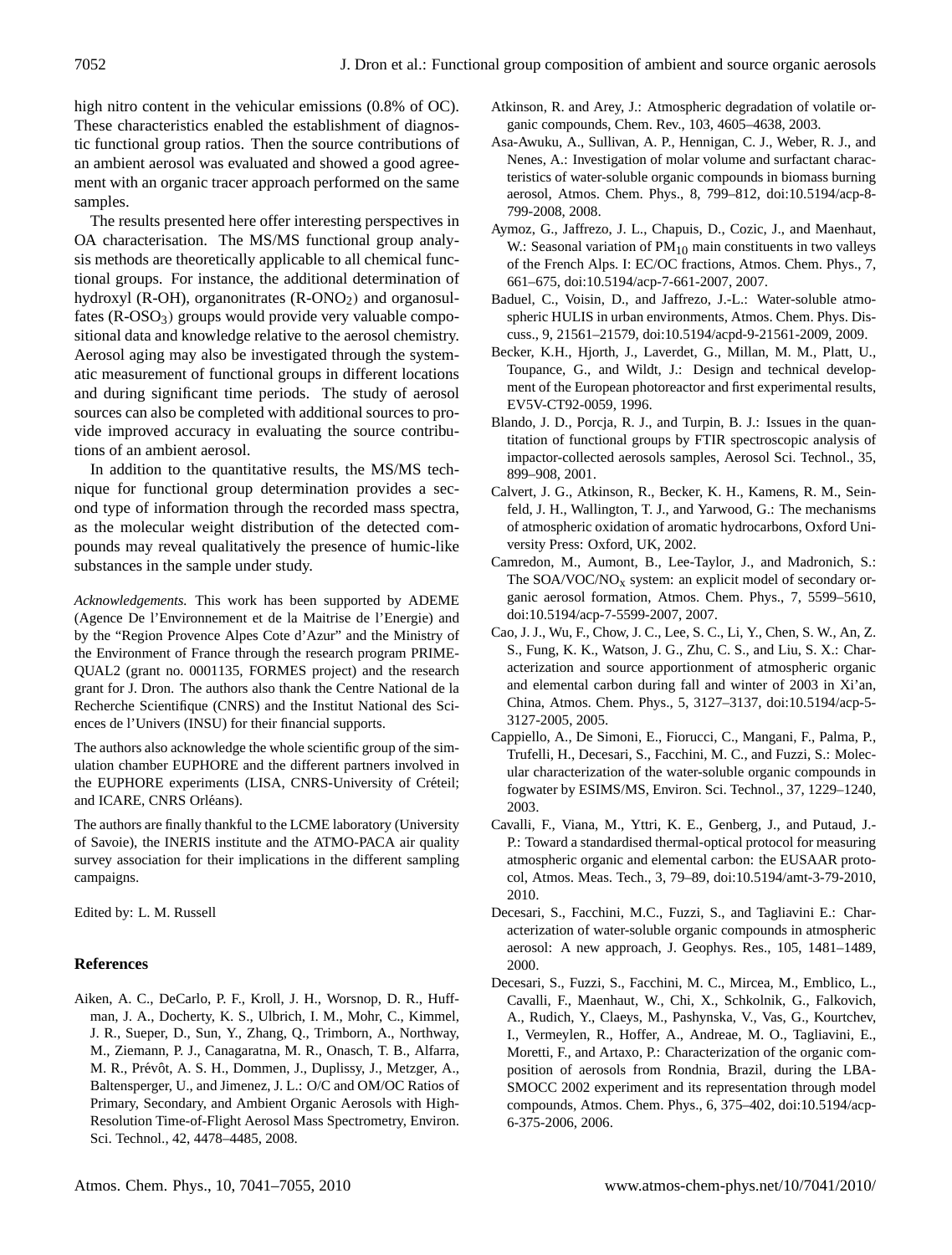- Decesari, S., Mircea, M., Cavalli, F., Fuzzi, S., Moretti, F., Tagliavini, E., and Facchini, M. C.: Source attribution of watersoluble organic aerosol by nuclear magnetic resonance spectroscopy, Environ. Sci. Technol., 41, 2479–2484, 2007.
- Donahue, N. M., Robinson, A. L., Pandis, S. N.: Atmospheric organic particulate matter: From smoke to secondary organic aerosol, Atmos. Environ., 43, 94–106, 2009.
- DRI Desert Research Institute: Analysis of Semi-volatile Organic Compound by GC/MS, DRI Standard Operating Procedure, 1– 25, 2003.
- Dron, J., Eyglunent, G., Temime-Roussel, B., Marchand, N., and Wortham, H.: Carboxylic acid functional group analysis using constant neutral loss scanning-mass spectrometry, Anal. Chim. Acta, 605, 61–69, 2007.
- Dron, J., Zheng, W., Marchand, N., and Wortham, H.: New method to determine the total carbonyl functional group content in extractable particulate organic matter by tandem mass spectrometry, J. Mass Spectrom., 43, 1089–1098, 2008a.
- Dron, J., Abidi, E., El Haddad, I., Marchand, N., and Wortham, H.: Precursor ion scanning-mass spectrometry for the determination of the nitro functional groups in atmospheric particulate organic matter, Anal. Chim. Acta, 618, 184–195, 2008b.
- Dron, J.: Analyse fonctionnelle par spectrométrie de masse tandem: application aux aérosols organiques atmosphériques, PhD thesis, Université de Provence, 2008.
- Duarte, R., Santos, E., Pio, C., and Duarte, A.: Comparison of structural features of water-soluble organic matter from atmospheric aerosols with those of aquatic humic substances, Atmos. Environ., 41, 8100–8113, 2007.
- Eberhardt, O., Grünert, A., and Ballschmiter, K.: Simulation of the atmospheric pattern of alkyl nitrates by the reaction of alkanes with NO2/HNO3, Geophys. Res. Abstr., 5, 11001, 2003.
- El Haddad, I., Marchand, N., Dron, J., Temime-Roussel, B., Quivet, E., Wortham, H., Jaffrezo, J.-L., Baduel, C., Voisin, D., Besombes, J.-L., and Gille, G.: Comprehensive primary particulate organic characterization of vehicular exhaust emissions in France, Atmos. Environ., 43, 6190–6198, 2009.
- Eatough, D. J., Obeidi, F., Pang, Y., Ding, Y., Eatough, N. L., and Wilson, W. E.: Integrated and real-time diffusion denuder sample for PM2.5, Atmos. Environ., 33, 2835–2844, 1999.
- Favez, O., El Haddad, I., Piot, C., Boreave, A., Abidi, E., Marchand, ´ N., Jaffrezo, J.-L., Besombes, J.-L., Personnaz, M.-B., Sciare, J., Wortham, H., George, C., and D'Anna, B.: Inter-comparison of source apportionment models for the estimation of wood burning aerosols during wintertime in an Alpine city (Grenoble, France), Atmos. Chem. Phys. Discuss., 10, 559–613, doi:10.5194/acpd-10-559-2010, 2010.
- Feczko, T., Puxbaum, H., Kasper-Giebl, A., Handler, M., Limbeck, A., Gelencsér, A., Pio, C., Preunkert, S., and Legrand, M. Determination of water and alkaline extractable atmospheric humiclike substances with the TU Vienna HULIS analyzer in samples from six background sites in Europe, J. Geophys. Res., 112, D23S10, doi:10.1029/2006JD008331, 2007.
- Fine, P. M., Cass, G. R., and Simoneit, B. R. T.: Chemical characterization of fine particle emissions from the fireplace combustion of woods grown in the southern United States, Environ. Sci. Technol., 36, 1442–1451, 2002.
- Finlayson-Pitts, B. J. and Pitts, J. N.: Chemistry of the upper and lower atmosphere: Theory, experiments, and applications, Aca-

demic Press Editors (Elsevier) San Diego CA, USA, 2000.

- Forstner, H. J. L., Flagan, R. C., and Seinfeld, J. H.: Secondary organic aerosol from the photooxidation of aromatic hydrocarbons: molecular composition, Environ. Sci. Technol., 31, 1345–1358, 1997.
- Fuzzi, S., Andreae, M. O., Huebert, B. J., Kulmala, M., Bond, T. C., Boy, M., Doherty, S. J., Guenther, A., Kanakidou, M., Kawamura, K., Kerminen, V.-M., Lohmann, U., Russell, L. M., and Pöschl, U.: Critical assessment of the current state of scientific knowledge, terminology, and research needs concerning the role of organic aerosols in the atmosphere, climate, and global change, Atmos. Chem. Phys., 6, 2017–2038, doi:10.5194/acp-6- 2017-2006, 2006.
- Gordon, R. J., Nirupam, T. J., and Brij, S. P.: Characterization of aerosol organics by diffuse reflectance Fourier Transform Infrared spectroscopy, Environ. Sci. Technol., 22, 672–677, 1988.
- Graber, E. R. and Rudich, Y.: Atmospheric HULIS: How humiclike are they? A comprehensive and critical review, Atmos. Chem. Phys., 6, 729–753, doi:10.5194/acp-6-729-2006, 2006.
- Grieshop, A. P., Logue, J. M., Donahue, N. M., and Robinson, A. L.: Laboratory investigation of photochemical oxidation of organic aerosol from wood fires 1: measurement and simulation of organic aerosol evolution, Atmos. Chem. Phys., 9, 1263–1277, doi:10.5194/acp-9-1263-2009, 2009.
- Hallquist, M., Wenger, J. C., Baltensperger, U., Rudich, Y., Simpson, D., Claeys, M., Dommen, J., Donahue, N. M., George, C., Goldstein, A. H., Hamilton, J. F., Herrmann, H., Hoffmann, T., Iinuma, Y., Jang, M., Jenkin, M. E., Jimenez, J. L., Kiendler-Scharr, A., Maenhaut, W., McFiggans, G., Mentel, Th. F., Monod, A., Prévôt, A. S. H., Seinfeld, J. H., Surratt, J. D., Szmigielski, R., and Wildt, J.: The formation, properties and impact of secondary organic aerosol: current and emerging issues, Atmos. Chem. Phys., 9, 5155–5236, doi:10.5194/acp-9- 5155-2009, 2009.
- Hamilton, J. F., Webb, P. J., Lewis, A. C., and Reviejo, M. M.: Quantifying small molecules in secondary organic aerosol formed during the photo-oxidation of toluene with hydroxy radicals, Atmos. Environ., 39, 7263–7275, 2005.
- Havers, N., Burba, P., Lambert, J., and Klockow, D.: Spectroscopic characterization of humic-like substances in airborne particulate matter, J. Atmos. Chem., 29, 45–54, 1998.
- Heeb, N. V, Schmid, P., Kohler, M., Gujer, E., Zennegg, M., Wenger, D., Wichser, A., Ulrich, A., Gfeller, U., Honegger, P., Zeyer, K., Emmenegger, L., Petermann, J.-L., Czerwinski, J., Mosimann, T., Kasper, M., and Mayer, A.: Secondary effects of catalytic diesel particulate filters: conversion of PAHs versus formation of nitro-PAHs, Environ. Sci. Technol., 42, 3773–3779, 2008.
- Hodzic, A., Jimenez, J. L., Madronich, S., Aiken, A. C., Bessagnet, B., Curci, G., Fast, J., Lamarque, J.-F., Onasch, T. B., Roux, G., Schauer, J. J., Stone, E. A., and Ulbrich, I. M.: Modeling organic aerosols during MILAGRO: importance of biogenic secondary organic aerosols, Atmos. Chem. Phys., 9, 6949–6981, doi:10.5194/acp-9-6949-2009, 2009.
- IPCC (International Panel on Climate Change): Forster, P., Ramaswamy, V., Artaxo, P., Berntsen, T., Betts, R., Fahey, D. W., Haywood, J., Lean, J., Lowe, D. C., Myhre, G., Nganga, J., Prinn, R., Raga, G., Schulz, M., and Van Dorland, R.: Changes in atmospheric constituents and in radiative forcing, in: climate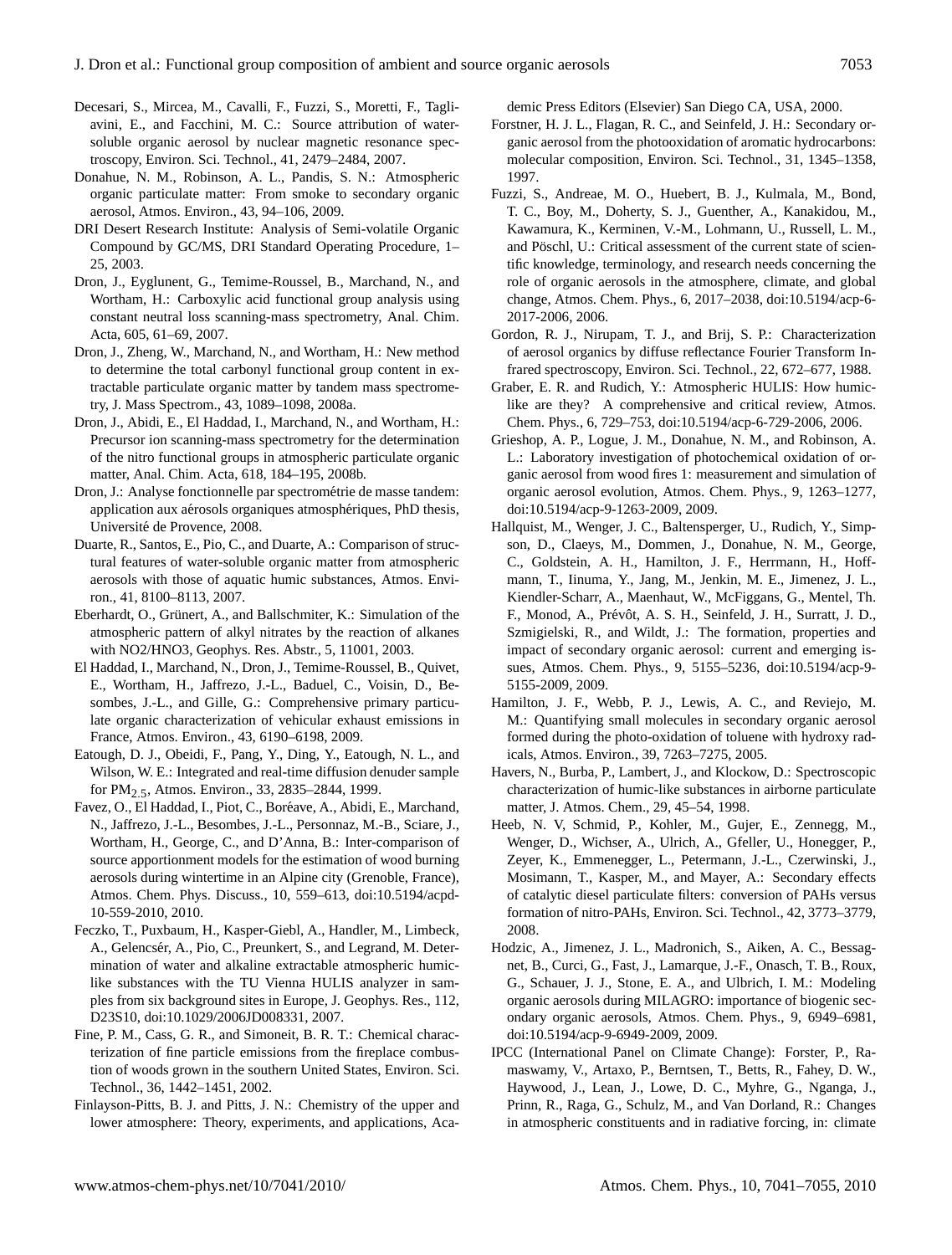change 2007: the physical science basis, contribution of working group I to the fourth assessment report of the Intergovernmental Panel on Climate Change. Cambridge University Press, Cambridge, United Kingdom and New York, NY, USA, 2007.

- Jaffrezo, J.-L., Aymoz, G., Delaval, C., and Cozic, J.: Seasonal variations of the water soluble organic carbon mass fraction of aerosol in two valleys of the French Alps, Atmos. Chem. Phys., 5, 2809–2821, doi:10.5194/acp-5-2809-2005, 2005.
- Kanakidou, M., Seinfeld, J. H., Pandis, S. N., Barnes, I., Dentener, F. J., Facchini, M. C., Van Dingenen, R., Ervens, B., Nenes, A., Nielsen, C. J., Swietlicki, E., Putaud, J. P., Balkanski, Y., Fuzzi, S., Horth, J., Moortgat, G. K., Winterhalter, R., Myhre, C. E. L., Tsigaridis, K., Vignati, E., Stephanou, E. G., and Wilson, J.: Organic aerosol and global climate modelling: a review, Atmos. Chem. Phys., 5, 1053–1123, doi:10.5194/acp-5-1053-2005, 2005.
- Lanz, V. A., Alfarra, M. R., Baltensperger, U., Buchmann, B., Hueglin, C., Szidat, S., Wehrli, M. N., Wacker, L., Weimer, S., Caseiro, A., Puxbaum, H., and Prevot, A. S. H.: Source attribution of submicron organic aerosols during wintertime inversions by advanced factor analysis of aerosol mass spectra, Environ. Sci. Technol., 42, 214–220, 2008.
- Lewandowski, M., Jaoui, M., Offenberg, J. H., Kleindienst, T., Edney, E. O., Sheesley, R. J., and Schauer, J. J.: Primary and secondary contributions to ambient PM in the Midwestern United States, Environ. Sci. Technol., 42, 3303–3309, 2008.
- Liu, S., Takahama, S., Russell, L. M., Gilardoni, S., and Baumgardner, D.: Oxygenated organic functional groups and their sources in single and submicron organic particles in MILAGRO 2006 campaign, Atmos. Chem. Phys., 9, 6849–6863, doi:10.5194/acp-9-6849-2009, 2009.
- Lukacs, H., Gelencsér, A., Hammer, S., Puxbaum, H., Pio, C., Legrand, M., Kasper-Giebl, A., Handler, M., Limbeck, A., Simpson, D., and Preunkert, S.: Seasonal trends and possible sources of brown carbon based on 2-year aerosol measurement at six sites in Europe, J. Geophys. Res., 112, D23S18, doi:10.1029/2006JD008151, 2007.
- Marchand, N., Besombes, J. L., Chevron, N., Masclet, P., Aymoz, G., and Jaffrezo, J. L.: Polycyclic aromatic hydrocarbons (PAHs) in the atmospheres of two French alpine valleys: sources and temporal patterns, Atmos. Chem. Phys., 4, 1167– 1181, doi:10.5194/acp-4-1167-2004, 2004.
- Maria, S. F., Russell, L. M., Turpin, B. J., and Porcja, R. J.: FTIR measurements of functional groups and organic mass in aerosol samples over the Caribbean, Atmos. Environ., 36, 5185–5196, 2002.
- Matthews, R. D.: Estimated permissible levels, ambient concentrations, and adverse effects of the nitrogenous products of combustion: The cyanides, nitro-olefins, and nitroparaffins, J. Combust. Toxicol., 7, 157–172, 1980.
- Moretti, F., Tagliavini, E., Decesari, S., Facchini, M. C., Rinaldi, M., and Fuzzi, S.: NMR determination of total carbonyls and carboxyls: a tool for tracing the evolution of atmospheric oxidized organic aerosols, Environ. Sci. Technol., 42, 4844–4849, 2008.
- Nolte, C. G., Schauer, J. J., Cass G. R., and Simoneit B. R. T.: Highly polar organic compounds in wood smoke and in the ambient atmosphere, Environ. Sci. Technol., 35, 1912–1919, 2001.

Oros, D. R. and Simoneit, B. R. T.: Identification and emission

factors of molecular tracers in organic aerosols from biomass burning Part 1. Temperate climate conifers, Appl. Geochem., 16, 1513–1544, 2001.

- Pio, C., Alves, C. A., and Duarte, A. C.: Organic components of aerosols in a forested area of central Greece, Atmos. Environ., 35, 389–401, 2001.
- Puxbaum, H., Caseiro, A., Sanchez-Ochoa, A., Kasper-Giebl, A., Claeys, M., Gelencsér, A., Legrand, M., Preunkert, S., and Pio, C.: Levoglucosan levels at background sites in Europe for assessing the impact of biomass combustion on the European aerosol background, J. Geophys. Res., 112, D23S05, doi:10.1029/2006JD008114, 2007.
- Reemstma, T., These, A., Venkatachari, P., Xia, X., Hopke, P. K., Springer, A., and Linscheid, M.: Identification of fulvic acids and sulphated and nitrated analogues in atmospheric aerosol by electrospray ionization Fourier transform ion cyclotron resonance mass spectrometry, Anal. Chem., 78, 8299–8304, 2006.
- Reinhardt, A., Emmenegger, C., Gerrits, B., Panse, C., Dommen, J., Baltensperger, U., Zenobi, R., and Kalberer, M.: Ultrahigh resolution and accurate mass measurements as a tool to characterize oligomers in secondary organic aerosols, Anal. Chem., 79, 4074–4082, 2007.
- Reisen, F. and Arey, J.: Atmospheric reactions influence seasonal PAH and nitro-PAH concentrations in the Los Angeles basin, Environ. Sci. Technol., 39, 64–73, 2005.
- Rogge, W. F., Hildemann, L. M., Mazurek, M. A., Cass, G. R., and Simoneit, B. R. T.: Sources of fine organic aerosols 2. Noncatalyst and catalyst-equipped automobiles and heavy-duty diesel trucks, Environ. Sci. Technol., 27, 636–651, 1993.
- Ruellan, S. and Cachier, H. Characterisation of fresh particulate vehicular exhausts near a Paris high flow road, Atmos. Environ., 35, 453–468, 2001.
- Russell, L. M., Takahama, S., Liu, S., Hawkins, L. N., Covert, D. S., Quinn, P. K., and Bates, T. S.: Oxygenated fraction and mass of organic aerosol from direct emission and atmospheric processing measured on the R/V Ronald Brown during TEXAQS/GoMACCS 2006, J. Geophys. Res., 114, D00F05, doi:10.1029/2008JD011275, 2009.
- Sage, A. M., Weitkamp, E. A., Robinson, A. L., and Donahue, N. M.: Evolving mass spectra of the oxidized component of organic aerosol: results from aerosol mass spectrometer analyses of aged diesel emissions, Atmos. Chem. Phys., 8, 1139–1152, doi:10.5194/acp-8-1139-2008, 2008.
- Salma, I., Ocskay, R., Chi, X., and Maenhaut, W.: Sampling artefacts, concentration and chemical composition of fine watersoluble organic carbon and humic-like substances in a continental urban atmospheric environment, Atmos. Environ., 41, 4106– 4118, 2007.
- Sandradewi, J., Prévôt, A. S. H., Szidat, S., Perron, N., Alfarra, M. R., Lanz, V. A., Weingartner, E., and Baltensperger, U.: Using aerosol light absorption measurements for the quantitative determination of wood burning and traffic emission contributions to particulate matter, Environ. Sci. Technol., 42, 3316–3323, 2008.
- Sannigrahi, P., Sullivan, A. P., Weber, R. J., and Ingall, E. D.: Characterization of water-soluble organic carbon in urban atmospheric aerosols using solid-state 13C NMR spectroscopy, Environ. Sci. Technol., 40, 666–672, 2006.
- Schauer, J. J., Kleeman, M., Cass, G. R., and Simoneit, B. R. T.: Measurement of Emissions from Air Pollution Sources. 2. C1